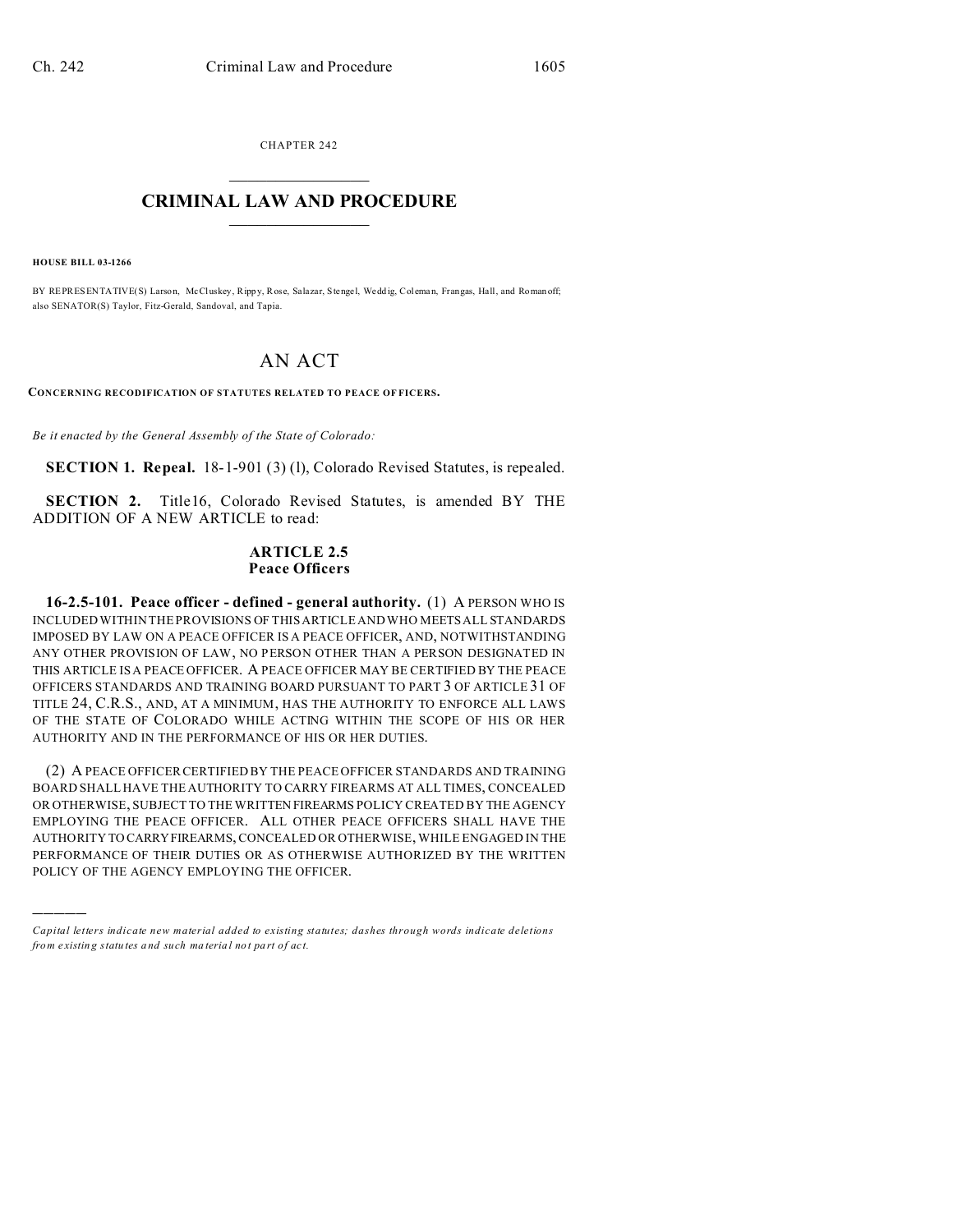(3) AS USED IN EVERY STATUTE, UNLESS THE CONTEXTOTHERWISE REQUIRES, "LAW ENFORCEMENT OFFICER" MEANS A PEACE OFFICER.

**16-2.5-102. Certified peace officer - P.O.S.T. certification required.** THE FOLLOWING PEACE OFFICERS SHALL MEET ALL THE STANDARDS IMPOSED BY LAW ON A PEACE OFFICER AND SHALL BE CERTIFIED BY THE PEACE OFFICER STANDARDS AND TRAINING BOARD, REFERRED TO IN THIS ARTICLE AS THE "P.O.S.T. BOARD": A CHIEF OF POLICE; A POLICE OFFICER; A SHERIFF; AN UNDERSHERIFF; A DEPUTY SHERIFF, A COLORADO STATE PATROL OFFICER; A TOWN MARSHAL; A DEPUTY TOWN MARSHAL; A RESERVE POLICE OFFICER; A RESERVE DEPUTY SHERIFF; A RESERVE DEPUTY TOWN MARSHAL; THE DIRECTOR OF THE COLORADO BUREAU OF INVESTIGATION; A SECURITY OFFICER EMPLOYED BY A STATE INSTITUTION OF HIGHER EDUCATION; A COLORADO WILDLIFE OFFICER; A COLORADO PARKS AND RECREATION OFFICER; A COLORADO POLICE ADMINISTRATOR OR POLICE OFFICER EMPLOYED BY THE COLORADO MENTAL HEALTH INSTITUTE AT PUEBLO; AN ATTORNEY GENERAL CRIMINAL INVESTIGATOR; A COMMUNITY PAROLE OFFICER; AND THE DEPARTMENT OF CORRECTIONS INSPECTOR GENERAL.

**16-2.5-103. Sheriff - undersheriff - certified deputy sheriff - noncertified deputy sheriff.** (1) A SHERIFF, AN UNDERSHERIFF, AND A DEPUTY SHERIFF ARE PEACE OFFICERS WHOSE AUTHORITY SHALL INCLUDE THE ENFORCEMENT OF ALL LAWS OF THE STATE OF COLORADO. A SHERIFF SHALL BE CERTIFIED BY THE P.O.S.T. BOARD PURSUANT SECTION 30-10-501.6, C.R.S. AN UNDERSHERIFF AND A DEPUTY SHERIFF SHALL BE CERTIFIED BY THE P.O.S.T. BOARD.

(2) A NONCERTIFIED DEPUTY SHERIFF OR DETENTION OFFICER IS A PEACE OFFICER EMPLOYED BY A COUNTY OR CITY AND COUNTY WHOSE AUTHORITY IS LIMITED TO THE DUTIES ASSIGNED BY AND WHILE WORKING UNDER THE DIRECTION OF THE CHIEF OF POLICE, SHERIFF, AN OFFICIAL WHO HAS THE DUTIES OF A SHERIFF IN A CITY AND COUNTY, OR CHIEF EXECUTIVE OF THE EMPLOYING LAW ENFORCEMENT AGENCY.

**16-2.5-104. Coroner.** A CORONER IS A PEACE OFFICER WHILE ENGAGED IN THE PERFORMANCE OF HIS OR HER DUTIES WHOSE AUTHORITY SHALL BE LIMITED PURSUANT TO PART 6 OF ARTICLE 10 OF TITLE 30, C.R.S.

**16-2.5-105. Police officer.** A POLICE OFFICER, INCLUDING A CHIEF OF POLICE EMPLOYED BY A MUNICIPALITY, IS A PEACE OFFICER WHOSE AUTHORITY SHALL INCLUDE THE ENFORCEMENT OF ALL LAWS OF THE STATE OF COLORADO AND WHO SHALL BE CERTIFIED BY THE P.O.S.T. BOARD.

**16-2.5-106. Southern Ute Indian police officer.** A SOUTHERN UTE INDIAN POLICE OFFICER IS A PEACE OFFICER WHOSE AUTHORITY SHALL INCLUDE THE ENFORCEMENT OF ALL LAWS OF THE STATE OF COLORADO AND WHO MAY BE CERTIFIED BY THE P.O.S.T. BOARD.

**16-2.5-107. Ute Mountain Ute Indian police officer.** A UTE MOUNTAIN UTE INDIAN POLICE OFFICER IS A PEACE OFFICER WHOSE AUTHORITY SHALL INCLUDE THE ENFORCEMENT OF ALL LAWS OF THE STATE OF COLORADO AND WHO MAY BE CERTIFIED BY THE P.O.S.T. BOARD.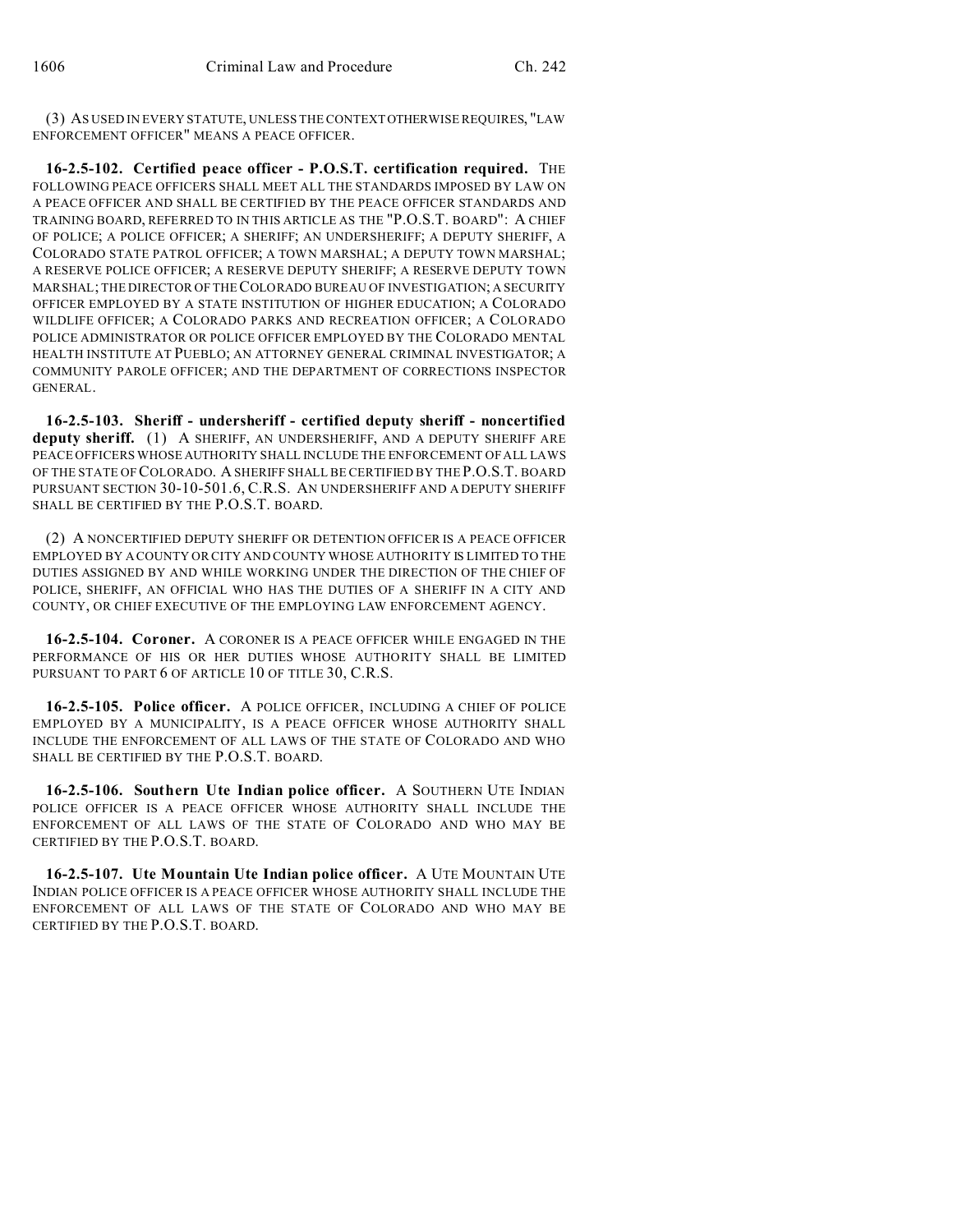**16-2.5-108. Town marshal - deputy.** A TOWN MARSHAL OR DEPUTY TOWN MARSHAL IS A PEACE OFFICER WHOSE AUTHORITY SHALL INCLUDE THE ENFORCEMENT OF ALL LAWS OF THE STATE OF COLORADO AND WHO SHALL BE CERTIFIED BY THE P.O.S.T. BOARD.

**16-2.5-109. Fire arson investigator.** A FIRE ARSON INVESTIGATOR EMPLOYED BY A UNIT OF LOCAL GOVERNMENT IS A PEACE OFFICER WHILE ENGAGED IN THE PERFORMANCE OF HIS OR HER DUTIES WHOSE AUTHORITY SHALL BE LIMITED TO THE ENFORCEMENT OF ARSON AND RELATED LAWS AND WHO MAY BE CERTIFIED BY THE P.O.S.T. BOARD.

**16-2.5-110. Reserve police officer - reserve deputy sheriff - reserve deputy town marshal.** (1) A RESERVE POLICE OFFICER, A RESERVE DEPUTY SHERIFF, AND A RESERVE DEPUTY TOWN MARSHAL ARE RESERVE OFFICERS. "RESERVE OFFICER" MEANS A PERSON AUTHORIZED BY A CITY, CITY AND COUNTY, TOWN, OR COUNTY WITHIN THIS STATE TO ACT AS A RESERVE POLICE OFFICER, RESERVE DEPUTY SHERIFF, OR RESERVE TOWN MARSHAL FOR CERTAIN SPECIFIC AND LIMITED PERIODS OF TIME WHILE THE PERSON IS AUTHORIZED TO BE ON DUTY AND ACTING AT THE EXPRESS DIRECTION OR UNDER THE DIRECT SUPERVISION OF A P.O.S.T.-CERTIFIED PEACE OFFICER PURSUANT TO SECTION 16-2.5-103,16-2.5-105, AND 16-2.5-108. A RESERVE OFFICER IS A PEACE OFFICER WHILE ENGAGED IN THE PERFORMANCE OF HIS OR HER DUTIES WHOSE AUTHORITY SHALL BE LIMITED TO THE AUTHORITY GRANTED BY HIS OR HER AUTHORIZING AGENCY. A RESERVE OFFICER SHALL OBTAIN RESERVE CERTIFICATION BY THE P.O.S.T. BOARD AS A RESERVE OFFICER OR MAY BE A FULLY P.O.S.T.-CERTIFIED PEACE OFFICER.

(2) A CITY, CITY AND COUNTY, TOWN, OR COUNTY ASSIGNING DUTIES TO A RESERVE OFFICER BEYOND THOSE DUTIES INCLUDED IN THE P.O.S.T. BOARD TRAINING SHALL ASSUME THE RESPONSIBILITY FOR ENSURING THAT THE RESERVE OFFICER IS ADEQUATELY TRAINED FOR THE DUTIES. ANY EXPENSES ASSOCIATED WITH THE ADDITIONAL TRAINING SHALL BE AUTHORIZED BY THE CITY, CITY AND COUNTY, TOWN, OR COUNTY. IF THE JURISDICTION ALLOWS OR REQUIRES THE RESERVE OFFICER TO CARRY OR USE A FIREARM WHILE ON DUTY, THE RESERVE OFFICER SHALL BE CERTIFIED FOR FIREARMS PROFICIENCY WITH THE SAME FREQUENCY AND SUBJECT TO THE SAME REQUIREMENTS AS A P.O.S.T.-CERTIFIED PEACE OFFICER IN THE JURISDICTION. A RESERVE OFFICER WHO DOES NOT COMPLY WITH THE TRAINING REQUIREMENTS SET FORTH IN THIS SUBSECTION (2) IS NOT AUTHORIZED TO ENFORCE THE LAWS OF THE STATE OF COLORADO.

(3) A RESERVE OFFICER SHALL BE IN UNIFORM WHEN CARRYING OUT AN ASSIGNMENT. THE UNIFORM SHALL BE READILY DISTINGUISHABLE FROM THE UNIFORM WORN BY A P.O.S.T.-CERTIFIED OFFICER, EITHER BECAUSE THE RESERVE OFFICER'S UNIFORM BEARS A PATCH OR BECAUSE THE UNIFORM IS A DIFFERENT COLOR THAN THE UNIFORM WORN BY A P.O.S.T.-CERTIFIED OFFICER.

(4) NOTWITHSTANDING THE PROVISIONS OF SUBSECTION (3) OF THIS SECTION, WHEN A RESERVE OFFICER IS ASSIGNED TO EXTRADITION OR SURVEILLANCE DUTIES, THE RESERVE OFFICER NEED NOT BE IN UNIFORM. WHEN PERFORMING EXTRADITION DUTIES, THE RESERVE OFFICER SHALL BE ACCOMPANIED BY A P.O.S.T.-CERTIFIED OFFICER. WHEN ASSIGNED TO SURVEILLANCE DUTIES, THE RESERVE OFFICER SHALL BE CONFINED TO THE SURVEILLANCE DUTIES, AND HE OR SHE SHALL NOT PERFORM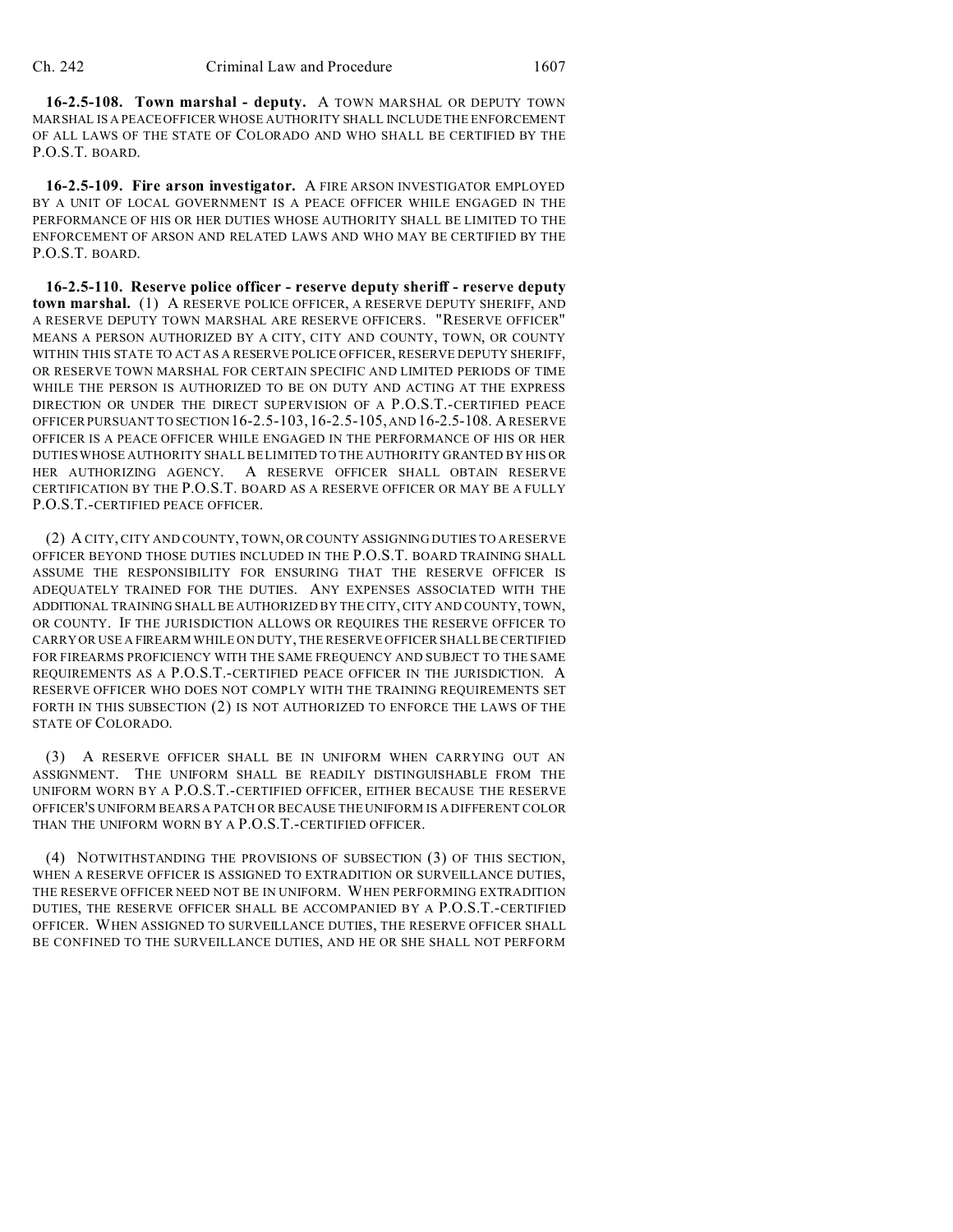ANY OTHER ACTIVITIES RELATED TO LAW ENFORCEMENT.

(5) A RESERVE OFFICER MAY BE COMPENSATED FOR HIS OR HER TIME DURING A DECLARED EMERGENCY OR DURING A TIME OF SPECIAL NEED. IN ALL OTHER CIRCUMSTANCES, A RESERVE OFFICER SHALL SERVE WITHOUT COMPENSATION, BUT MAY BE REIMBURSED AT THE DISCRETION OF THE CITY, CITY AND COUNTY, TOWN, OR COUNTY BENEFITTING FROM THE SERVICES OF THE RESERVE OFFICER FOR ANY AUTHORIZED OUT-OF-POCKET EXPENSES INCURRED IN THE COURSE OF HIS OR HER DUTIES. THE CITY, CITY AND COUNTY, TOWN, OR COUNTY SHALL PAY THE COST OF WORKERS COMPENSATION BENEFITS FOR INJURIES INCURRED BY A RESERVE OFFICER WHILE ON DUTY AND WHILE ACTING WITHIN THE SCOPE OF HIS OR HER ASSIGNED DUTIES. A RESERVE OFFICER IS AN AUTHORIZED VOLUNTEER FOR PURPOSES OF ARTICLE 10 OF TITLE 24, C.R.S.

(6) FOR THE PURPOSES OF THIS SECTION:

(a) "DIRECT SUPERVISION" MEANS AN ASSIGNMENTGIVENBY AP.O.S.T.-CERTIFIED PEACE OFFICER TO A RESERVE OFFICER, WHICH ASSIGNMENT IS CARRIED OUT IN THE PERSONAL PRESENCE OF, OR INDIRECT RADIO OR TELEPHONE CONTACT WITH, AND UNDER THE IMMEDIATE CONTROL OF, THE P.O.S.T.-CERTIFIED PEACE OFFICER. THE RESERVE OFFICER MUST BE IN UNIFORM WHILE THE ASSIGNMENT IS CARRIED OUT, EXCEPT WHEN PERFORMING EXTRADITION OR SURVEILLANCE DUTIES AS PROVIDED IN SUBSECTION (4) OF THIS SECTION.

(b) "EXPRESS DIRECTION" MEANS A DEFINED, TASK-SPECIFIC ASSIGNMENT GIVEN BY A P.O.S.T.-CERTIFIED PEACE OFFICER TO A RESERVE OFFICER. THE P.O.S.T.-CERTIFIED PEACE OFFICER NEED NOT BE PRESENT WHILE THE RESERVE OFFICER CARRIES OUT THE ASSIGNMENT. THE RESERVE OFFICER SHALL BE IN UNIFORM WHILE CARRYING OUT THE ASSIGNMENT, EXCEPT WHEN PERFORMING EXTRADITION OR SURVEILLANCE DUTIES AS OTHERWISE PROVIDED IN SUBSECTION (4) OF THIS SECTION.

(7) FOR THE PURPOSES OF THIS SECTION, A PERSON SERVING AS A CITIZEN AUXILIARY IS NOT A PEACE OFFICER AND THE P.O.S.T. BOARD SHALL NOT REQUIRE THE PERSON TO BE CERTIFIED.

**16-2.5-111. Executive director of the department of public safety.** THE EXECUTIVE DIRECTOR OF THE DEPARTMENT OF PUBLIC SAFETY IS A PEACE OFFICER WHOSE AUTHORITY SHALL INCLUDE THE ENFORCEMENT OF ALL LAWS OF THE STATE OF COLORADO AND WHO MAY BE CERTIFIED BY THE P.O.S.T. BOARD.

**16-2.5-112. Director of the office of preparedness, security, and fire safety.** THE DIRECTOR OF THE OFFICE OF PREPAREDNESS, SECURITY, AND FIRE SAFETY IN THE DEPARTMENT OF PUBLIC SAFETY IS A PEACE OFFICER WHOSE AUTHORITY SHALL INCLUDE THE ENFORCEMENT OF ALL LAWS OF THE STATE OF COLORADO AND WHO MAY BE CERTIFIED BY THE P.O.S.T. BOARD.

**16-2.5-113. Colorado bureau of investigation director - agent.** THE DIRECTOR OF THE COLORADO BUREAU OF INVESTIGATION IS A PEACE OFFICER WHOSE AUTHORITY SHALL INCLUDE THE ENFORCEMENT OF ALL LAWS OF THE STATE OF COLORADO AND WHO SHALL BE CERTIFIED BY THE P.O.S.T. BOARD. A COLORADO BUREAU OF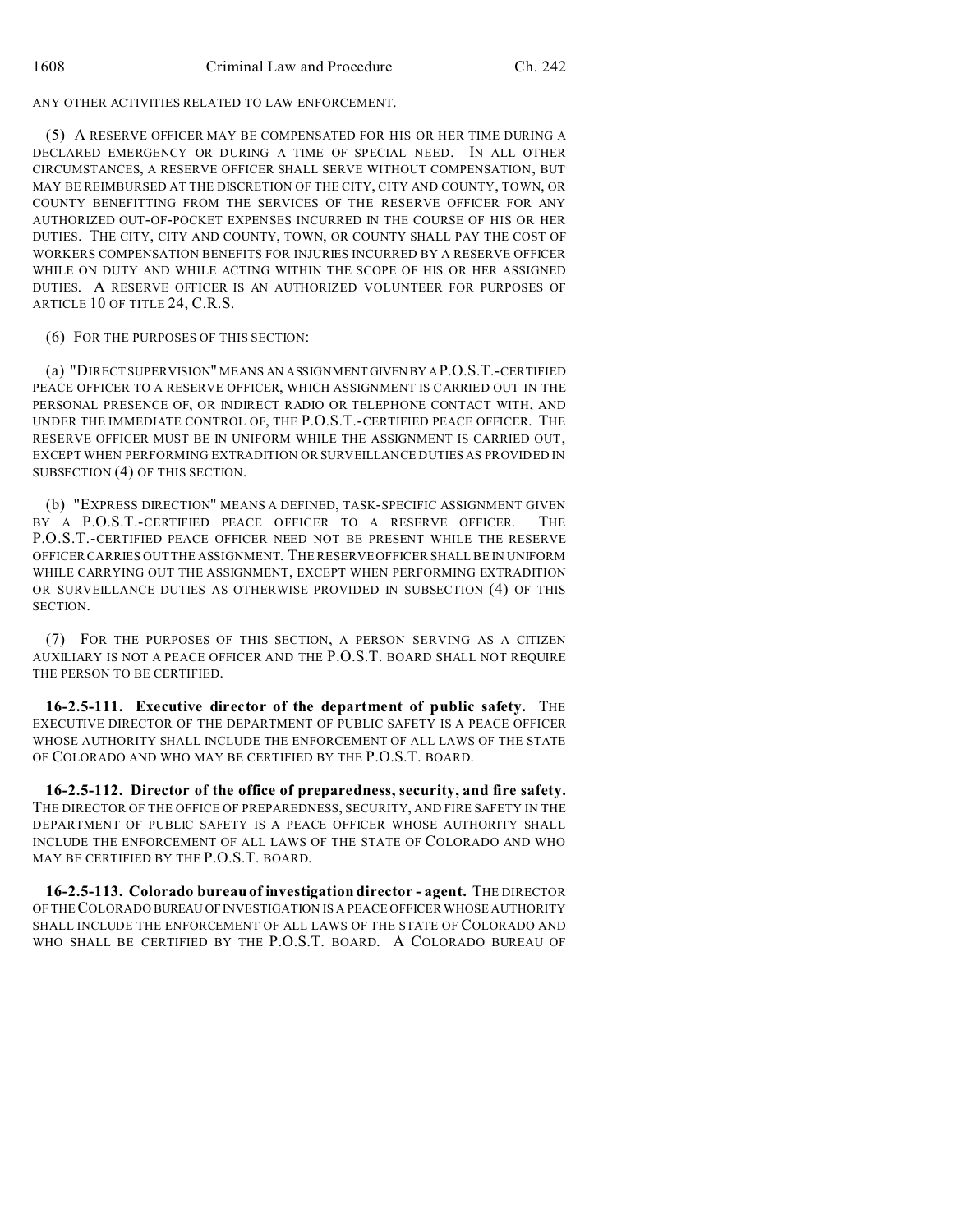INVESTIGATION AGENT IS A PEACE OFFICER WHOSE AUTHORITY SHALL INCLUDE THE ENFORCEMENT OF ALL LAWS OF THE STATE OF COLORADO PURSUANT TO SECTION 24-33.5-409, C.R.S., AND WHO MAY BE CERTIFIED BY THE P.O.S.T. BOARD.

**16-2.5-114. Colorado state patrol officer.** ACOLORADO STATE PATROL OFFICER IS A PEACE OFFICER WHOSE AUTHORITY SHALL INCLUDE THE ENFORCEMENT OF ALL LAWS OF THE STATE OF COLORADO PURSUANT TO SECTION 24-33.5-212,C.R.S., AND WHO SHALL BE CERTIFIED BY THE P.O.S.T. BOARD.

**16-2.5-115. Port of entry officer.** A PORT OF ENTRY OFFICER IS A PEACE OFFICER WHILE ENGAGED IN THE PERFORMANCE OF HIS OR HER DUTIES WHOSE AUTHORITY SHALL BE LIMITED PURSUANT TO SECTION 42-8-104, C.R.S.

**16-2.5-116. Colorado wildlife officer - special wildlife officer.** (1) A COLORADO WILDLIFE OFFICER EMPLOYED BY THE COLORADO DIVISION OF WILDLIFE IN THE DEPARTMENT OF NATURAL RESOURCES IS A PEACE OFFICER WHOSE AUTHORITY SHALL INCLUDE THE ENFORCEMENT OF ALL LAWS OF THE STATE OF COLORADO PURSUANT TO SECTION 33-1-102 (4.3), C.R.S., AND WHO SHALL BE CERTIFIED BY THE P.O.S.T. BOARD. EACH COLORADO WILDLIFE OFFICER SHALL BE REQUIRED TO COMPLETE A MINIMUM OF FORTY HOURS OF CONTINUING LAW ENFORCEMENT EDUCATION PER CALENDAR YEAR, OR SUCH NUMBER OF HOURS AS MAY OTHERWISE BE REQUIRED BY LAW.

(2) A SPECIAL WILDLIFE OFFICER IS A PEACE OFFICER WHOSE AUTHORITY IS LIMITED AS DEFINED BY THE DIRECTOR OF THE DIVISION OF WILDLIFE PURSUANT TO SECTION 33-1-102 (4.3), C.R.S.

**16-2.5-117. Colorado parks and recreation officer - special parks and recreation officer.** (1) A COLORADO PARKS AND RECREATION OFFICER EMPLOYED BY THE COLORADO DIVISION OF PARKS AND OUTDOOR RECREATION IN THE DEPARTMENT OF NATURAL RESOURCES IS A PEACE OFFICER WHOSE AUTHORITY SHALL INCLUDE THE ENFORCEMENT OF ALL LAWS OF THE STATE OF COLORADO PURSUANT TO SECTION 33-10-102 (17), C.R.S., AND WHO SHALL BE CERTIFIED BY THE P.O.S.T. BOARD. EACH COLORADO PARKS AND RECREATION OFFICER SHALL BE REQUIRED TO COMPLETE A MINIMUM OF FORTY HOURS OF CONTINUING LAW ENFORCEMENT EDUCATION PER CALENDAR YEAR, OR SUCH NUMBER OF HOURS AS MAY OTHERWISE BE REQUIRED BY LAW.

(2) A SPECIAL PARKS AND RECREATION OFFICER IS A PEACE OFFICER WHOSE AUTHORITY IS LIMITED AS DEFINED BY THE DIRECTOR OF THE DIVISION OF PARKS AND OUTDOOR RECREATION PURSUANT TO SECTION 33-10-102 (15), C.R.S.

**16-2.5-118. Commissioner of agriculture.** THECOMMISSIONER OF AGRICULTURE OR HIS OR HER DESIGNEE IS A PEACE OFFICER WHILE ENGAGED IN THE PERFORMANCE OF HIS OR HER DUTIES WHOSE AUTHORITY SHALL BE LIMITED PURSUANT TO THE "FARM PRODUCTS ACT", SECTION 12-16-114, C.R.S., THE "COMMODITY HANDLER ACT", SECTION 12-16-210, C.R.S., THE "ANIMAL PROTECTION ACT", SECTION 35-42-107 (4), C.R.S., AND THE "PET ANIMAL CARE AND FACILITIES ACT", SECTION 35-80-109 (6), C.R.S.

**16-2.5-119. State brand inspector.** A STATE BRAND INSPECTOR IS A PEACE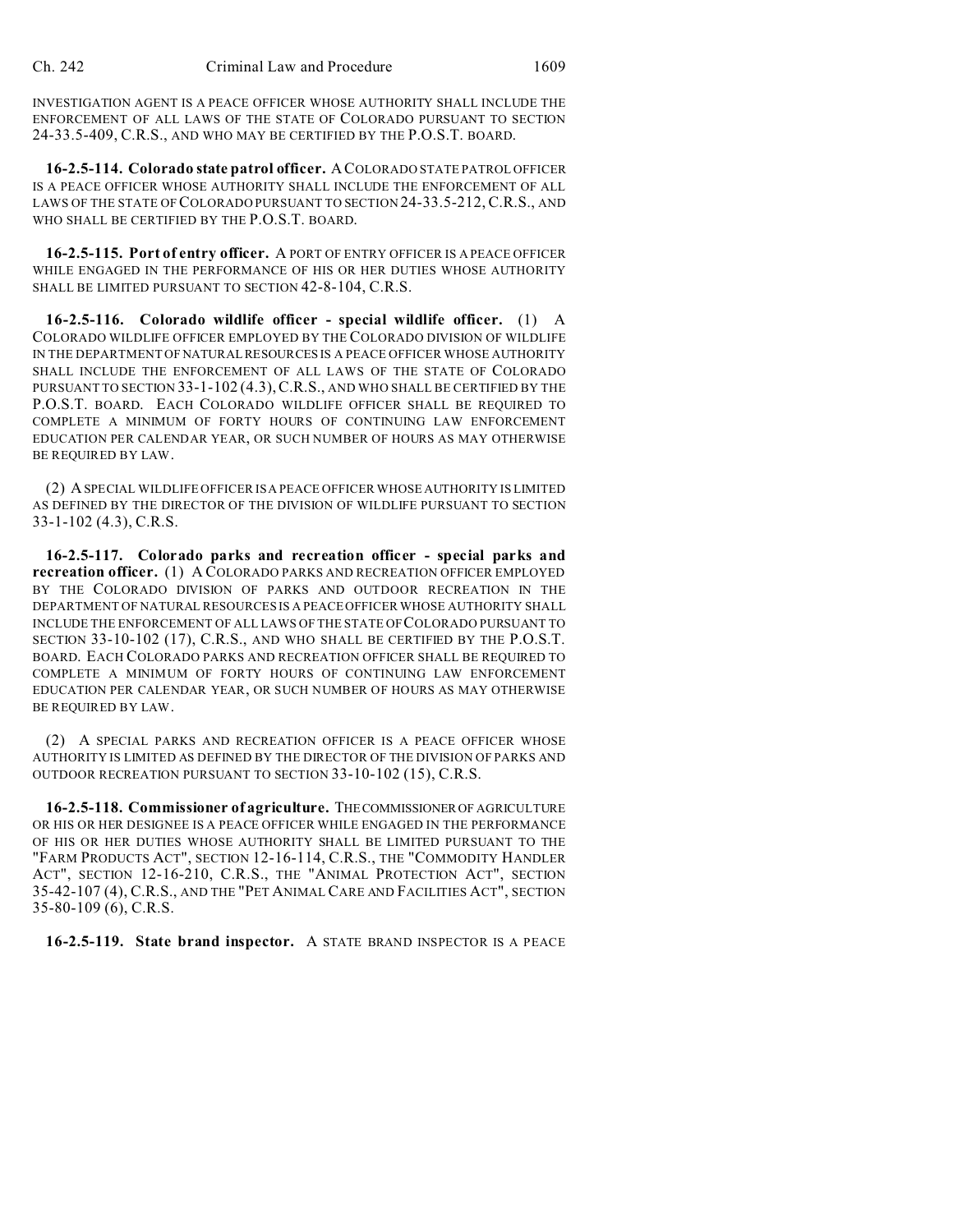OFFICER WHILE ENGAGED IN THE PERFORMANCE OF HIS OR HER DUTIES WHOSE AUTHORITY SHALL BE LIMITED PURSUANT TO SECTION 35-53-128, C.R.S.

**16-2.5-120. Colorado state higher education security officer.** A COLORADO STATE HIGHER EDUCATION SECURITY OFFICER EMPLOYED BY A STATE INSTITUTION OF HIGHER EDUCATION PURSUANT TO SECTIONS 24-7-101 TO 24-7-105, C.R.S., IS A PEACE OFFICER WHOSE AUTHORITY SHALL INCLUDE THE ENFORCEMENT OF ALL LAWS OF THE STATE OF COLORADO AND WHO SHALL BE CERTIFIED BY THE P.O.S.T. BOARD.

**16-2.5-121. Executive director of the department of revenue - senior director of enforcement for the department of revenue.** THE EXECUTIVE DIRECTOR AND THE SENIOR DIRECTOR OF ENFORCEMENT OF THE DEPARTMENT OF REVENUE ARE PEACE OFFICERS WHILE ENGAGED IN THE PERFORMANCE OF THEIR DUTIES WHOSE AUTHORITY INCLUDES THE ENFORCEMENT OF LAWS AND RULES REGARDING AUTOMOBILE DEALERS PURSUANT TO SECTION 12-6-105 (1) (d) (II), C.R.S., THE LOTTERY PURSUANT TO SECTIONS 24-35-205 (3) AND 24-35-206 (7),C.R.S., LIMITED GAMING PURSUANT TO SECTION 12-47.1-204,C.R.S., LIQUOR PURSUANT TO SECTION 12-47-904 (1), C.R.S., AND RACING EVENTS PURSUANT TO SECTION 12-60-203 (1), C.R.S., AND THE ENFORCEMENT OF ALL LAWS OF THE STATE OF COLORADO AND WHO MAY BE CERTIFIED BY THE P.O.S.T. BOARD.

**16-2.5-122. Auto industry investigator.** AN AUTO INDUSTRY INVESTIGATOR IS A PEACE OFFICER WHILE ENGAGED IN THE PERFORMANCE OF HIS OR HER DUTIES WHOSE AUTHORITY SHALL BE LIMITED TO THE ENFORCEMENT OF SECTION 12-6-105 (1) (d) (II), C.R.S.

**16-2.5-123. Director of the division of gaming - gaming investigator.** THE DIRECTOR OF THE DIVISION OF GAMING IN THE DEPARTMENT OF REVENUE OR A GAMING INVESTIGATOR IN THE DEPARTMENT OF REVENUE IS A PEACE OFFICER WHILE ENGAGED IN THE PERFORMANCE OF HIS OR HER DUTIES WHOSE PRIMARY AUTHORITY SHALL BE AS STATED IN SECTION 12-47.1-204,C.R.S., AND SHALL ALSO INCLUDE THE ENFORCEMENT OF ALL LAWS OF THE STATE OF COLORADO AND WHO MAY BE CERTIFIED BY THE P.O.S.T. BOARD.

**16-2.5-124. Liquor enforcement investigator.** A LIQUOR ENFORCEMENT INVESTIGATOR IS A PEACE OFFICER WHILE ENGAGED IN THE PERFORMANCE OF HIS OR HER DUTIES AND WHILE ACTING UNDER PROPER ORDERS OR REGULATIONS WHOSE PRIMARY AUTHORITY SHALL BE AS STATED IN SECTIONS 12-47-904 (1) AND 24-35-504, C.R.S., AND SHALL ALSO INCLUDE THE ENFORCEMENT OF ALL LAWS OF THE STATE OF COLORADO AND WHO MAY BE CERTIFIED BY THE P.O.S.T. BOARD.

**16-2.5-125. State lottery investigator.** A STATE LOTTERY INVESTIGATOR IS A PEACE OFFICER WHILE ENGAGED IN THE PERFORMANCE OF HIS OR HER DUTIES WHOSE PRIMARY AUTHORITY SHALL BE ASSTATED IN SECTIONS 24-35-205 (3) AND 24-35-206 (7),C.R.S., AND SHALL ALSO INCLUDE THE ENFORCEMENT OF ALL LAWS OF THE STATE OF COLORADO AND WHO MAY BE CERTIFIED BY THE P.O.S.T. BOARD.

**16-2.5-126. Director of racing events - racing events supervisor - racing events investigator.** THE DIRECTOR OF RACING EVENTS, A RACING EVENTS SUPERVISOR, AND A RACING EVENTS INVESTIGATOR ARE PEACE OFFICERS WHILE ENGAGED IN THE PERFORMANCE OF THEIR DUTIES WHOSE PRIMARY AUTHORITY SHALL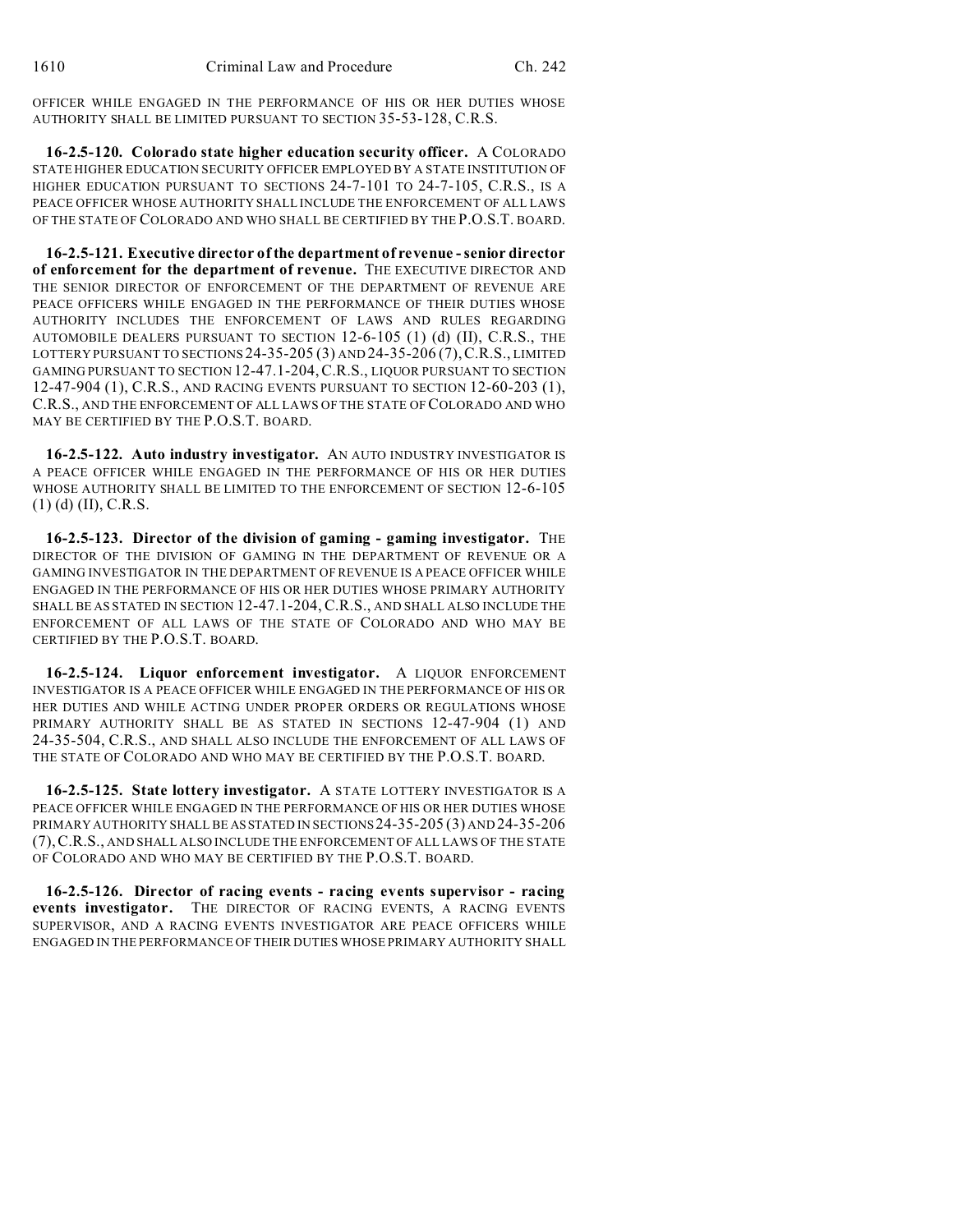BE AS STATED IN SECTION 12-60-203 (1), C.R.S., AND SHALL ALSO INCLUDE THE ENFORCEMENT ALL LAWS OF THE STATE OF COLORADO AND WHO MAY BE CERTIFIED BY THE P.O.S.T. BOARD.

**16-2.5-127. State student loan investigator.** A STATE STUDENT LOAN INVESTIGATOR IS A PEACE OFFICER WHILE ENGAGED IN THE PERFORMANCE OF HIS OR HER DUTIES WHOSE AUTHORITY SHALL BE LIMITED PURSUANT TO SECTION 23-3.1-104  $(2)$  (q), C.R.S.

**16-2.5-128. Colorado attorney general - chief deputy attorney general solicitor general - assistant solicitor general - deputy attorney general - deputy and assistant attorney general of criminal enforcement - deputy and assistant attorney general of consumer protection.** THE ATTORNEY GENERAL, CHIEF DEPUTY ATTORNEY GENERAL, SOLICITOR GENERAL, ASSISTANT SOLICITORS GENERAL, DEPUTY ATTORNEYS GENERAL, DEPUTY AND ASSISTANT ATTORNEYS GENERAL OF CRIMINAL ENFORCEMENT, AND CERTAIN DEPUTY AND ASSISTANT ATTORNEYS GENERAL OF CONSUMER PROTECTION THAT ARE DESIGNATED BY THE ATTORNEY GENERAL, ARE PEACE OFFICERS WHOSE AUTHORITY SHALL INCLUDE THE ENFORCEMENT OF ALL LAWS OF THE STATE OF COLORADO AND WHO MAY BE CERTIFIED BY THE P.O.S.T. BOARD.

**16-2.5-129. Attorney general criminal investigator.** AN ATTORNEY GENERAL CRIMINAL INVESTIGATOR IS A PEACE OFFICER WHOSE AUTHORITY SHALL INCLUDE THE ENFORCEMENT OF ALL LAWS OF THE STATE OF COLORADO AND WHO SHALL BE CERTIFIED BY THE P.O.S.T. BOARD.

**16-2.5-130. P.O.S.T. director - P.O.S.T. board investigator.** THE DIRECTOR OF THE P.O.S.T. BOARD AND A P.O.S.T. BOARD INVESTIGATOR ARE PEACE OFFICERS WHILE ENGAGED IN THE PERFORMANCE OF THEIR DUTIESWHOSE PRIMARY AUTHORITY SHALL INCLUDE THE ENFORCEMENT OF LAWS AND RULES PERTAINING TO THE TRAINING AND CERTIFICATION OF PEACE OFFICERS AND SHALL INCLUDE THE ENFORCEMENT OF ALL LAWS OF THE STATE OF COLORADO AND WHO MAY BE CERTIFIED BY THE P.O.S.T. BOARD.

**16-2.5-131. Chief security officer for the general assembly.** THE CHIEF SECURITY OFFICER FOR THE GENERAL ASSEMBLY IS A PEACE OFFICER WHILE ENGAGED IN THE PERFORMANCE OF HIS OR HER DUTIES WHOSE AUTHORITY SHALL BE LIMITED PURSUANT TO SECTION 2-2-402, C.R.S.

**16-2.5-132. District attorney - assistant district attorney - chief deputy district attorney - deputy district attorney - special deputy district attorney special prosecutor.** A DISTRICT ATTORNEY, AN ASSISTANT DISTRICT ATTORNEY, A CHIEF DEPUTY DISTRICT ATTORNEY, A DEPUTY DISTRICT ATTORNEY, A SPECIAL DEPUTY DISTRICT ATTORNEY, AND A SPECIAL PROSECUTOR ARE PEACE OFFICERS WHOSE AUTHORITY SHALL INCLUDE THE ENFORCEMENT OF ALL LAWS OF THE STATE OF COLORADO AND WHO MAY BE CERTIFIED BY THE P.O.S.T. BOARD.

**16-2.5-133. District attorney chief investigator - district attorney investigator.** A DISTRICT ATTORNEY CHIEF INVESTIGATOR AND A DISTRICT ATTORNEY INVESTIGATOR ARE PEACE OFFICERS WHOSE AUTHORITY SHALL INCLUDE THE ENFORCEMENT OF ALL LAWS OF THE STATE OF COLORADO AND WHO MAY BE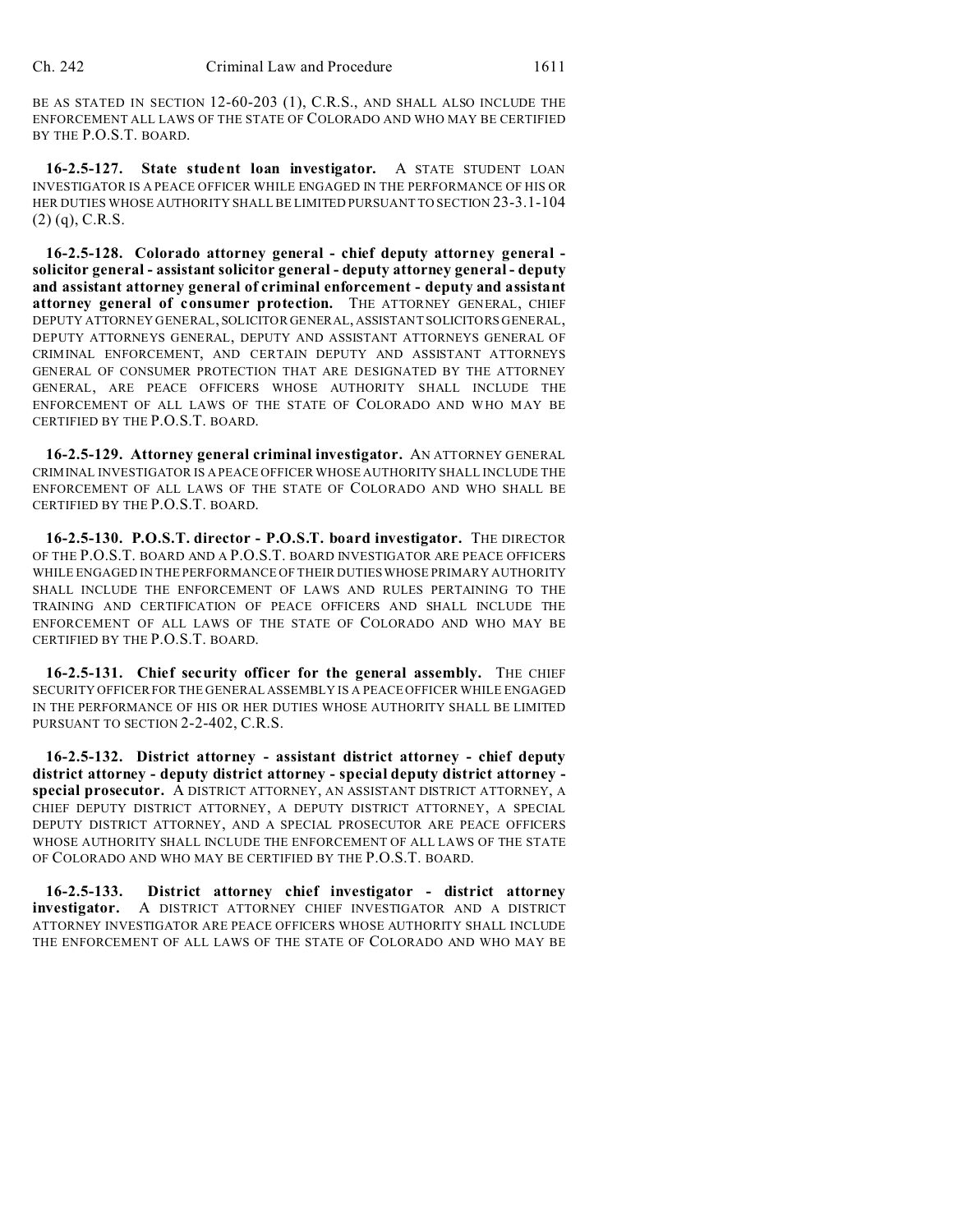### CERTIFIED BY THE P.O.S.T. BOARD.

**16-2.5-134. Department of corrections inspector general - department of corrections investigator.** THE DEPARTMENT OF CORRECTIONS INSPECTOR GENERAL AND A DEPARTMENT OF CORRECTIONS INVESTIGATOR ARE PEACE OFFICERS WHOSE AUTHORITY SHALL BE PURSUANT TO SECTION 17-1-103.8, C.R.S., AND WHOSE AUTHORITY SHALL INCLUDE THE ENFORCEMENT OF ALL THE LAWS OF THE STATE OF COLORADO. A DEPARTMENT OF CORRECTIONS INVESTIGATOR MAY BE CERTIFIED BY THE P.O.S.T. BOARD. THE INSPECTOR GENERAL SHALL BE CERTIFIED BY THE P.O.S.T. BOARD.

**16-2.5-135. Executive director of the department of corrections - warden corrections officer.** THE EXECUTIVE DIRECTOR OF THE DEPARTMENT OF CORRECTIONS, A WARDEN, A CORRECTIONS OFFICER EMPLOYED BY THE DEPARTMENT OF CORRECTIONS, OR OTHER DEPARTMENT OF CORRECTIONS EMPLOYEE ASSIGNED BY THEEXECUTIVE DIRECTOR, IS A PEACE OFFICER WHILE ENGAGED IN THE PERFORMANCE OF HIS OR HER DUTIES PURSUANT TO TITLE 17, C.R.S., WHOSE PRIMARY AUTHORITY IS THE SUPERVISION OF PERSONS IN THE CUSTODY OR CONFINEMENT OF THE DEPARTMENT OF CORRECTIONS AND WHO MAY BE CERTIFIED BY THE P.O.S.T. BOARD.

**16-2.5-136. Community parole officer.** A COMMUNITY PAROLE OFFICER EMPLOYED BY THE DEPARTMENT OF CORRECTIONS RESPONSIBLE FOR THE SUPERVISION OF OFFENDERS IN THE COMMUNITY IS A PEACE OFFICER WHOSE AUTHORITY SHALL BE PURSUANT TO SECTION 17-27-105.5, C.R.S., AND WHOSE AUTHORITY SHALL INCLUDE THE ENFORCEMENT OF ALL LAWS OF THE STATE OF COLORADO, AND WHO SHALL BE CERTIFIED BY THE P.O.S.T. BOARD.

**16-2.5-137. Adult probation officer.** AN ADULT PROBATION OFFICER IS A PEACE OFFICER WHILE ENGAGED IN THE PERFORMANCE OF HIS OR HER DUTIES WHOSE AUTHORITY SHALL BE LIMITED PURSUANT TO PART 2 OF ARTICLE 11 OF THIS TITLE.

**16-2.5-138. Juvenile probation officer - juvenile parole officer.** A JUVENILE PROBATION OFFICER AND A JUVENILE PAROLE OFFICER ARE PEACE OFFICERS WHILE ENGAGED IN THE PERFORMANCE OF THEIR DUTIES WHOSE AUTHORITY SHALL BE LIMITED PURSUANT TO SECTIONS 19-2-926 AND 19-2-1003, C.R.S.

**16-2.5-139. Police administrator - police officer employed by the Colorado mental health institute at Pueblo.** A POLICE ADMINISTRATOR AND A POLICE OFFICER EMPLOYED BY THE COLORADO MENTAL HEALTH INSTITUTE AT PUEBLO ARE PEACE OFFICERS WHOSE AUTHORITY SHALL INCLUDE THE ENFORCEMENT OF ALL LAWS OF THE STATE OF COLORADO PURSUANT TO SECTIONS 24-7-101 TO 24-7-105, C.R.S., AND WHO SHALL BE CERTIFIED BY THE P.O.S.T. BOARD. EACH POLICE ADMINISTRATOR OR POLICE OFFICER EMPLOYED BY THE COLORADO MENTAL HEALTH INSTITUTE AT PUEBLOSHALL BE REQUIRED TO COMPLETE A MINIMUM OF FORTY HOURS OF CONTINUING LAW ENFORCEMENT EDUCATION PER CALENDAR YEAR, OR SUCH NUMBER OF HOURS AS MAY OTHERWISE BE REQUIRED BY LAW.

**16-2.5-140. Correctional security officer employed by the Colorado mental health institute at Pueblo.** A CORRECTIONAL SECURITY OFFICER EMPLOYED BY THE COLORADO MENTAL HEALTH INSTITUTE AT PUEBLO IS A PEACE OFFICER WHOSE AUTHORITY SHALL BE PURSUANT TO SECTIONS 24-7-101 TO 24-7-105, C.R.S., AND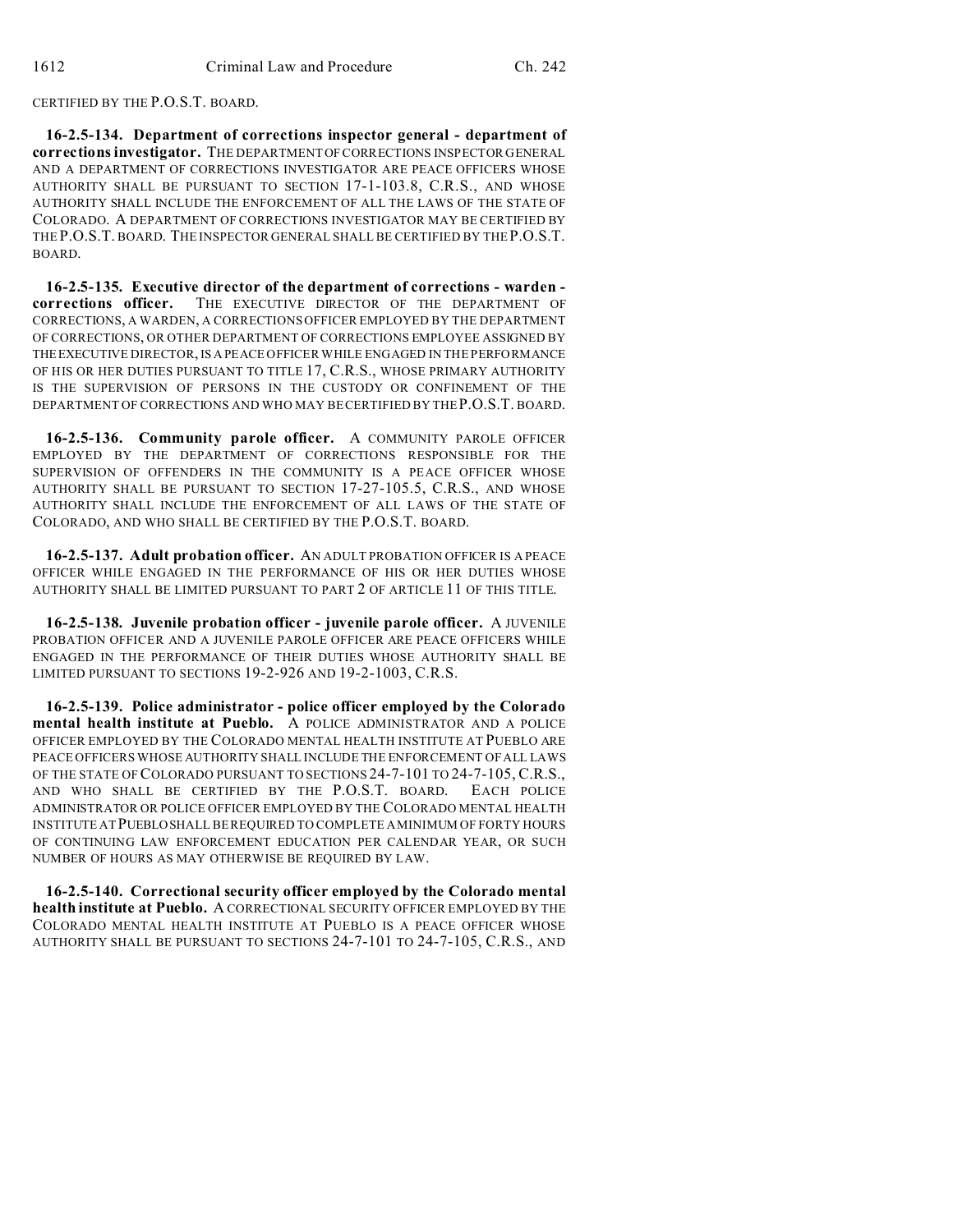WHOSE AUTHORITY SHALL INCLUDE THE ENFORCEMENT OF ALL LAWS OF THE STATE OF COLORADO, AND WHO MAY BE CERTIFIED BY THE P.O.S.T. BOARD.

**16-2.5-141. Colorado state security guard.** A COLORADO STATE SECURITY GUARD IS A PEACE OFFICER WHILE ENGAGED IN THE PERFORMANCE OF HIS OR HER DUTIES WHOSE AUTHORITY SHALL BE LIMITED TO THE SCOPE AND AUTHORITY OF HIS OR HER ASSIGNED DUTIES AND WHO MAY BE CERTIFIED BY THE P.O.S.T. BOARD.

**16-2.5-142. Railroad peace officer.** A RAILROAD PEACE OFFICER IS A PEACE OFFICER WHILE ENGAGED IN THE PERFORMANCE OF HIS OR HER DUTIES WHOSE AUTHORITY SHALL BE LIMITED PURSUANT TO SECTION 40-32-104.5,C.R.S., AND WHO MAY BE CERTIFIED BY THE P.O.S.T. BOARD.

**16-2.5-143. Public utilities commission member.** A PUBLIC UTILITIES COMMISSION MEMBER IS A PEACE OFFICER WHILE ENGAGED IN THE PERFORMANCE OF HIS OR HER DUTIES WHOSE AUTHORITY SHALL BE LIMITED PURSUANT TO ARTICLES 1 TO 17 OF TITLE 40, C.R.S.

**16-2.5-144. Colorado national guardsman.** A COLORADO NATIONAL GUARDSMAN IS A PEACE OFFICER WHILE ACTING UNDER CALL OF THE GOVERNOR IN CASES OF EMERGENCY OR CIVIL DISORDER. HIS OR HER AUTHORITY SHALL BE LIMITED TO THE PERIOD OF CALL-UP SPECIFIED BY THE GOVERNOR AND SHALL BE EXERCISED ONLY IF THE EXECUTIVE ORDER OF THE GOVERNOR CALLING THE NATIONAL GUARD TO STATE DUTY SPECIFIES THAT ENFORCEMENT OF THE LAWS OF THE STATE OF COLORADO IS A PURPOSE FOR THE CALL-UP.

**SECTION 3.** The introductory portion to 8-41-208 (1) and 8-41-208 (2), Colorado Revised Statutes, are amended to read:

**8-41-208. Coverage for job-related exposure to or contraction of hepatitis C.** (1) The exposure to or contraction of hepatitis C by a firefighter, emergency services provider, or peace officer, as defined DESCRIBED in section  $18-1-901(3)(1)$ , C.R.S. 16-2.5-101, C.R.S., shall be presumed to be within the course and scope of employment if the following conditions are satisfied:

(2) The exposure to or contraction of hepatitis C by a firefighter, emergency services provider, or peace officer, as defined DESCRIBED in section  $18-1-901(3)(1)$ , C.R.S. 16-2.5-101, C.R.S., shall not be deemed to be within the course and scope of employment if an employer or insurer shows by a preponderance of the evidence that such exposure or contraction did not occur on the job.

**SECTION 4.** 8-42-101 (1) (c), Colorado Revised Statutes, is amended to read:

**8-42-101. Employer must furnish medical aid - approval of plan - fee schedule - contracting for treatment - no recovery from employee - medical treatment guidelines - accreditation of physicians - repeal.** (1) (c) In any case in which a firefighter, emergency medical services provider, or peace officer, as defined DESCRIBED in section  $18-1-901(3)(1)$ , C.R.S. 16-2.5-101, C.R.S., is exposed during the course and within the scope of employment to a known or possible source of hepatitis C, the employer, or if insured, the insurer, shall, at their expense, provide for baseline testing within the period of time specified in section 8-41-208 (1) (a) to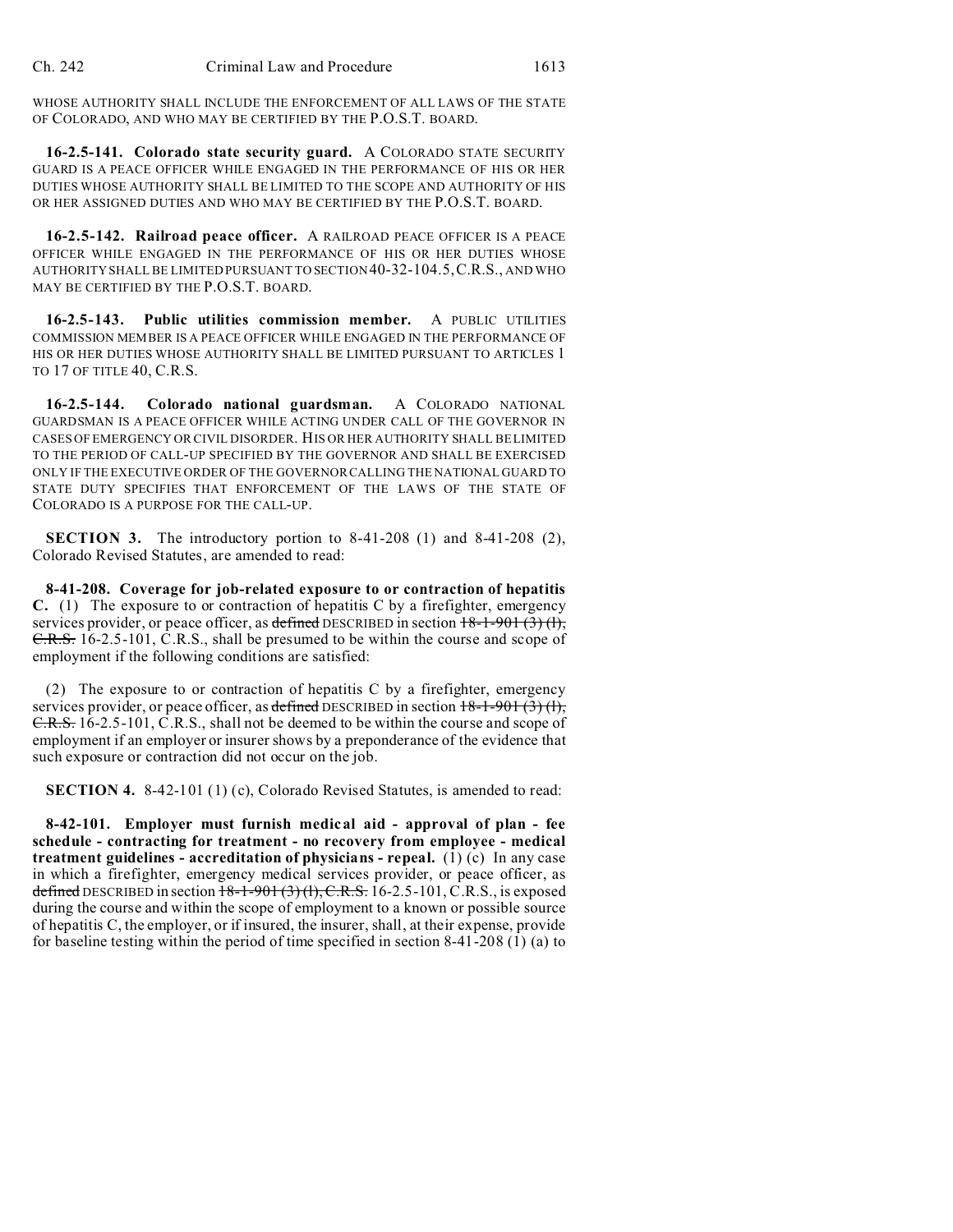determine whether the employee was free of hepatitis C at the time of the on-the-job exposure. The employer, or if insured, the insurer, shall pay for all reasonable and necessary medical procedures and treatment for exposure to hepatitis C during the period of time set forth in section 8-41-208 (1) (d).

**SECTION 5.** 12-22-303 (22), Colorado Revised Statutes, is amended to read:

**12-22-303. Definitions.** As used in this part 3, unless the context otherwise requires:

(22) "Peace officer" shall have the same meaning as set forth in section  $18-1-901$  $(3)$  (1), C.R.S. 16-2.5-101, C.R.S.

**SECTION 6.** 13-21-203 (6), Colorado Revised Statutes, is amended to read:

**13-21-203. Limitation on damages.** (6) The provisions of this section shall not apply to any level of A peace officer, as defined DESCRIBED in section  $18-1-901$  (3)  $\overline{(1)}$ , C.R.S. 16-2.5-101, C.R.S., or to any firefighter, as defined in section 18-3-201 (1), C.R.S., for claims arising out of injuries sustained from an act or omission of such peace officer or firefighter acting in the performance of his or her duties and within the scope of his or her employment.

**SECTION 7.** 16-3-308 (1), Colorado Revised Statutes, is amended to read:

**16-3-308. Evidence - admissibility - declaration of purpose.** (1) Evidence which is otherwise admissible in a criminal proceeding shall not be suppressed by the trial court if the court determines that the evidence was seized by a peace officer, as defined DESCRIBED in section  $18-1-901(3)(1)$ , C.R.S. 16-2.5-101, C.R.S., as a result of a good faith mistake or of a technical violation.

**SECTION 8.** 16-5-205.5 (5) (b), Colorado Revised Statutes, is amended to read:

**16-5-205.5. Grand jury reports.** (5) Release of a grand jury report pursuant to this section may be deemed to be in the public interest only if the report addresses one or more of the following:

(b) Allegations of abuse of authority by a public servant, as defined in section 18-1-901 (3) (o), C.R.S., or a peace officer, as defined DESCRIBED in section  $18-1-901$  (3) (1), C.R.S.16-2.5-101, C.R.S.;

**SECTION 9.** 17-2-103 (3) (b), Colorado Revised Statutes, is amended to read:

**17-2-103. Arrest of parolee - revocation proceedings.** (3) (b) A parole officer may request that the board issue a warrant for the arrest of a parolee for violation of the conditions of his parole by filing a complaint with the board showing probable cause to believe that the parolee has violated a condition of his parole. Such warrant may be executed by  $\frac{any}{any}$  A peace officer, as defined DESCRIBED in section  $18-1-901$  $(3)$  (1), C.R.S. 16-2.5-101, C.R.S.

**SECTION 10.** 18-1.3-1201 (5) (c) (I), Colorado Revised Statutes, is amended to read: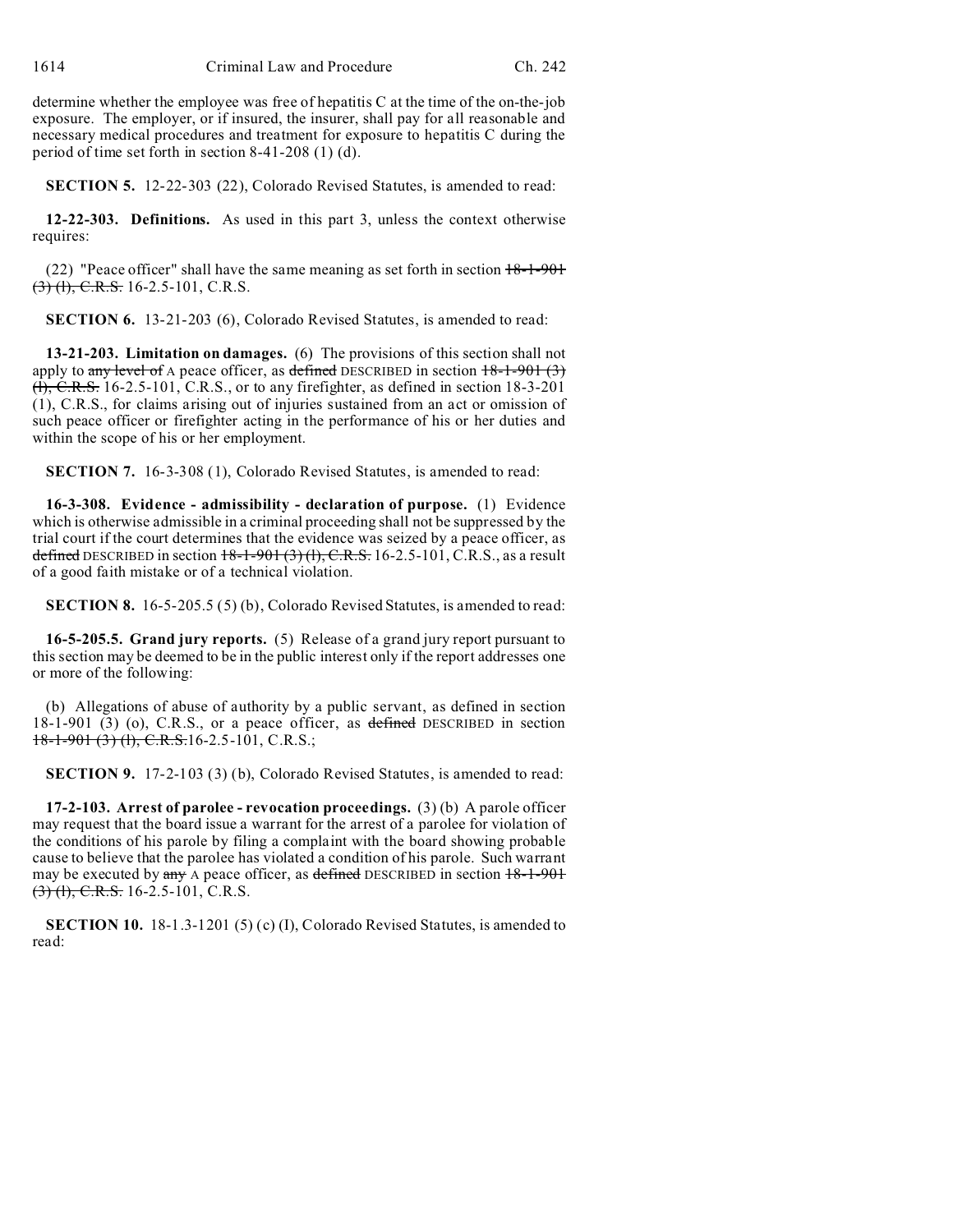**18-1.3-1201. Imposition of sentence in class 1 felonies - appellate review.** (5) For purposes of this section, aggravating factors shall be the following factors:

(c) The defendant intentionally killed any of the following persons while such person was engaged in the course of the performance of such person's official duties, and the defendant knew or reasonably should have known that such victim was such a person engaged in the performance of such person's official duties, or the victim was intentionally killed in retaliation for the performance of the victim's official duties:

(I) A peace officer or former peace officer as defined DESCRIBED in section  $18-1-901(3)$  (1) 16-2.5-101, C.R.S.; or

**SECTION 11.** 18-1.4-102 (5) (c) (I), Colorado Revised Statutes, is amended to read:

**18-1.4-102. Imposition of sentence in class 1 felonies for crimes committed on or after July 1, 1995, and prior to July 12, 2002 - appellate review.** (5) For purposes of this section, aggravating factors shall be the following factors:

(c) The defendant intentionally killed any of the following persons while such person was engaged in the course of the performance of such person's official duties, and the defendant knew or reasonably should have known that such victim was such a person engaged in the performance of such person's official duties, or the victim was intentionally killed in retaliation for the performance of the victim's official duties:

(I) A peace officer or former peace officer as defined DESCRIBED in section  $18-1-901(3)$  (l) 16-2.5-101, C.R.S.; or

**SECTION 12.** 18-8-801 (2), Colorado Revised Statutes, is amended to read:

**18-8-801. Definitions.** As used in this part 8, unless the context otherwise requires:

(2) "Peace officer" has the meaning set out in section  $18-1-901(3)(1)$  16-2.5-101, C.R.S.

**SECTION 13.** 18-9-120 (1) (d), Colorado Revised Statutes, is amended to read:

**18-9-120. Terrorist training activities - penalties - exemptions.** (1) As used in this section, unless the context otherwise requires:

(d) "Law enforcement officer" means any peace officer of this state, as defined DESCRIBED in section  $18-1-901(3)(h)$  16-2.5-101, C.R.S., including a member of the Colorado national guard or any peace officer of the United States, any state, any political subdivision of a state, or the District of Columbia. "Law enforcement officer" includes, but is not limited to, any member of the national guard, as defined in 10 U.S.C. sec. 101 (9), any member of the organized militia of any state or territory of the United States, the Commonwealth of Puerto Rico, or the District of Columbia who is not included within the definition of national guard, and any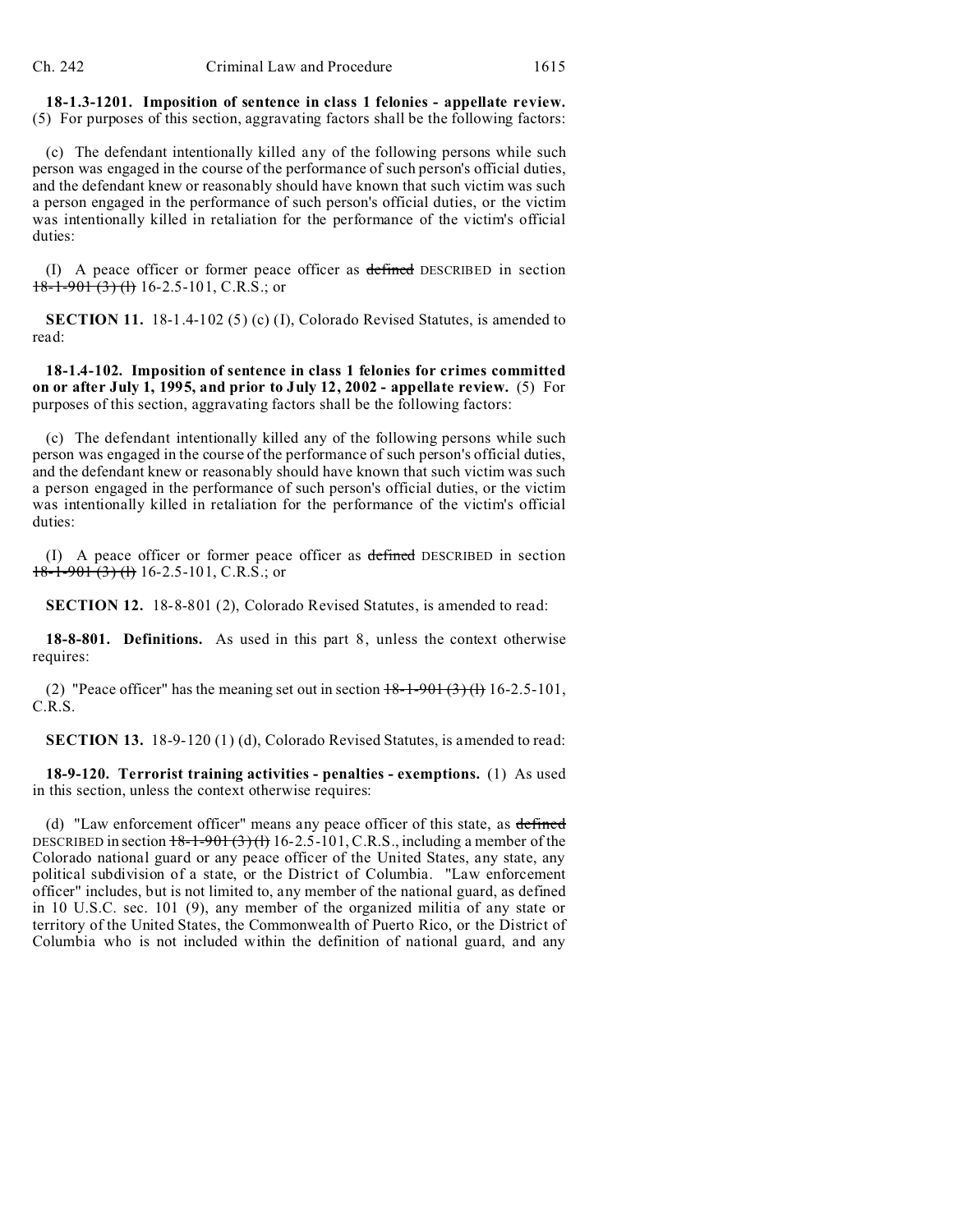member of the armed forces of the United States.

**SECTION 14.** 18-9-313 (2), Colorado Revised Statutes, is amended to read:

**18-9-313. Peace officer personal information on the internet.** (2) It is unlawful for a person knowingly to make available on the internet personal information about a peace officer level I, level IA, level II, or level III, as defined DESCRIBED in section  $18-1-901(3)$  16-2.5-101, C.R.S., if the dissemination of the personal information poses an imminent and serious threat to the peace officer's safety or the safety of the peace officer's immediate family and the person making the information available on the internet knows or reasonably should know of the imminent and serious threat.

**SECTION 15.** 18-12-107.5 (2), Colorado Revised Statutes, is amended to read:

**18-12-107.5. Illegal discharge of a firearm - penalty.** (2) It shall not be an offense under this section if the person who discharges a firearm in violation of subsection  $(1)$  of this section is a peace officer as defined DESCRIBED in section  $18-1-901$  (3) (1) 16-2.5-101, C.R.S., acting within the scope of such officer's authority and in the performance of such officer's duties.

**SECTION 16.** 18-18-102 (24), Colorado Revised Statutes, is amended to read:

**18-18-102. Definitions.** As used in this article:

(24) "Peace officer" shall have the same meaning as set forth in section  $18-1-901$  $(3)$  (1). 16-2.5-101, C.R.S.

**SECTION 17.** 19-2-803 (2) (b), Colorado Revised Statutes, is amended to read:

**19-2-803. Legislative declaration - admissibility of evidence.** (2) For purposes of this section:

(b) "Peace officer" has the meaning set forth in the definition of section  $18-1-901$  $(3)$  (1), C.R.S. 16-2.5-101, C.R.S.

**SECTION 18.** 19-3-304 (2) (s), Colorado Revised Statutes, is amended to read:

**19-3-304. Persons required to report child abuse or neglect.** (2) Persons required to report such abuse or neglect or circumstances or conditions shall include any:

(s) Peace officer as defined DESCRIBED in section  $18-1-901$  (3) (1), C.R.S. 16-2.5-101, C.R.S.;

**SECTION 19.** 27-10-102 (8), Colorado Revised Statutes, is amended to read:

**27-10-102. Definitions.** As used in this article, unless the context otherwise requires:

(8) "Peace officer" means any peace officer as defined DESCRIBED in section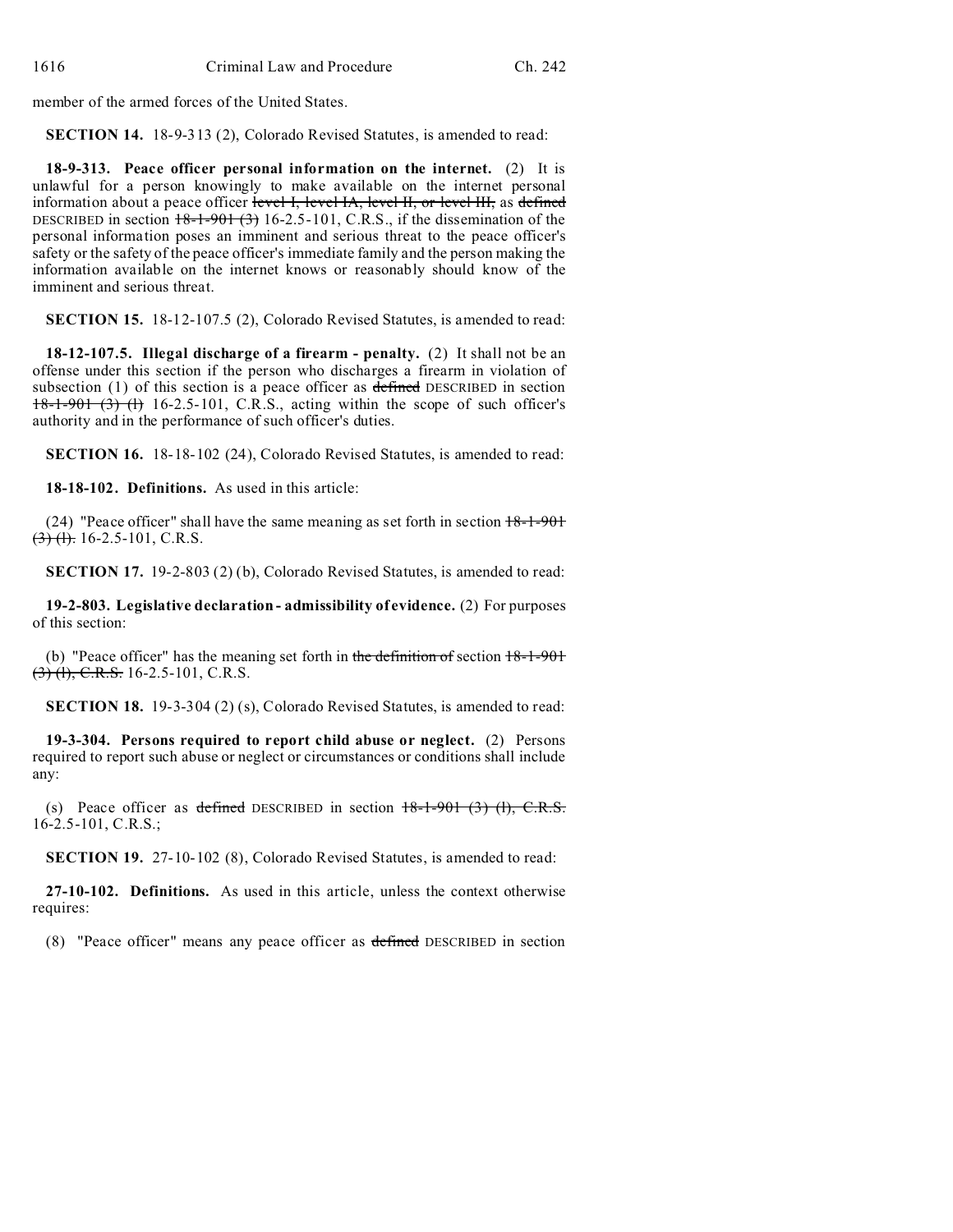$18-1-901$  (3) (1), C.R.S. 16-2.5-101, C.R.S.

**SECTION 20.** 42-3-107 (16.5) (e) (II), Colorado Revised Statutes, is amended to read:

**42-3-107. Taxable value of classes of property - rate of tax - when and where payable - department duties - apportionment of tax collections - definitions.** (16.5) (e) (II) No owner may operate special mobile machinery in Colorado unless the owner has paid the specific ownership tax assessed pursuant to this article, nor shall any owner operate special mobile machinery in Colorado after the expiration of the period for which the specific ownership tax was assessed. Any person who violates the provisions of this subparagraph (II) shall be subject to, in addition to any other applicable penalty, an administrative penalty of five hundred dollars or double the amount of the specific ownership tax, whichever is greater. Such penalty may be levied by any peace officer, as defined DESCRIBED in section  $18-1-901(3)$  (l), C.R.S. 16-2.5-101, C.R.S., and authorized by section 42-8-104 (2). Such violation shall be determined by, paid to, and retained by the municipality or county in which such motor vehicle is or should have been registered, subject to judicial review pursuant to rule 106 (a) (4) of the Colorado rules of civil procedure.

**SECTION 21.** 42-3-125 (2) (a), Colorado Revised Statutes, is amended to read:

**42-3-125. Access to records of license plate holders.** (2) The provisions of subsection (1) of this section shall not apply to the following individuals:

(a) A peace officer as defined DESCRIBED in section  $18-1-901$  (3) (1), C.R.S. 16-2.5-101, C.R.S., when the peace officer is seeking to ascertain the identity of the owner of a motor vehicle; and

**SECTION 22.** 43-2-201.1 (3), Colorado Revised Statutes, is amended to read:

**43-2-201.1. Closure of public highways extending to public lands - penalty.** (3) Any peace officer of this state, as defined DESCRIBED in section  $18-1-901$  (3) (1), C.R.S. 16-2.5-101, C.R.S., has the authority to enforce the provisions of this section.

**SECTION 23.** The introductory portion to 25-1-107 (1) (a.5) (IV), Colorado Revised Statutes, is amended to read:

**25-1-107. Powers and duties of the department - repeal.** (1) The department has, in addition to all other powers and duties imposed upon it by law, the following powers and duties:

(a.5) (IV) When a public safety worker, emergency medical service provider, PEACE OFFICER, or staff member of a detention facility has been exposed to blood or other bodily fluid which there is a reason to believe may be infectious with hepatitis C, state and local health departments within their respective jurisdictions shall assist in evaluation and treatment of any involved persons by:

**SECTION 24.** 25-1-310 (3), Colorado Revised Statutes, is amended to read:

**25-1-310. Emergency commitment.** (3) If the approved treatment facility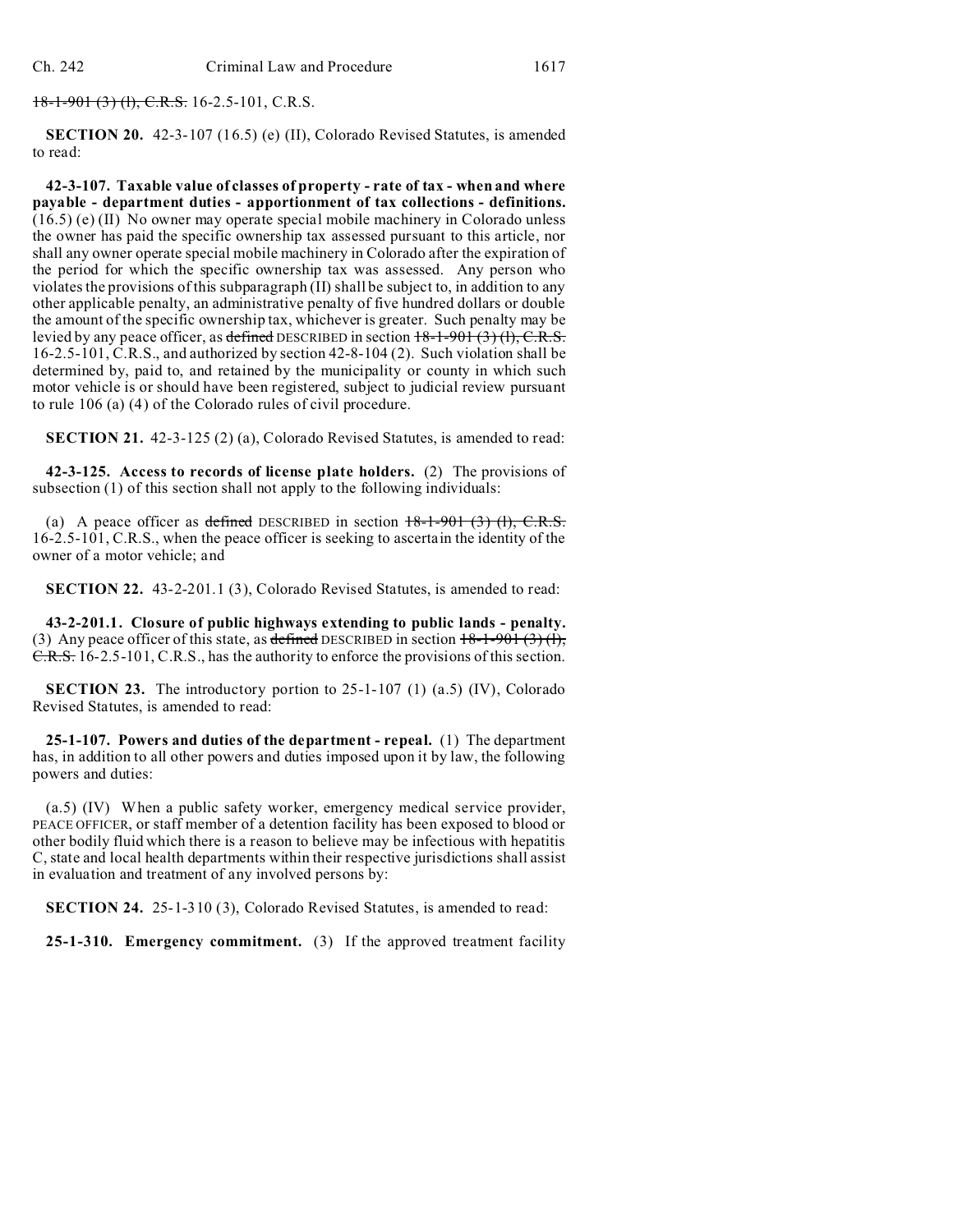administrator or his OR HER authorized designee approves the application, the person shall be committed, evaluated, and treated for a period not to exceed five days. The person shall be brought to the facility by a peace officer, the emergency service patrol, or any interested person. If necessary, the court may be contacted to issue an order to the police, THE PEACE OFFICER'S DEPARTMENT, or sheriff's department to transport the person to the facility.

#### **SECTION 25.** 25-1-1106 (3), Colorado Revised Statutes, is amended to read:

**25-1-1106. Emergency commitment.** (3) If the approved treatment facility administrator finds that there are sufficient grounds in the application, the person shall be committed, evaluated, and treated for a period not to exceed five days. The person shall be brought to the facility by a peace officer or any interested person. If necessary, the court may be contacted to issue an order to the police, THE PEACE OFFICER'S DEPARTMENT, or sheriff's department to transport the person to the facility.

**SECTION 26.** 29-5-111 (1), Colorado Revised Statutes, is amended to read:

**29-5-111. Liability of peace officers.** (1) Notwithstanding the doctrines of sovereign immunity and respondeat superior, a city, town, county, city and county, or other political subdivision of the state shall indemnify its paid peace officers and its peace officers, level IIIa, as defined in section 18-1-901 (3) (l) (IV.5), C.R.S. RESERVE OFFICERS, AS DEFINED IN SECTION 16-2.5-110, C.R.S., while such peace officers, level HIa, RESERVE OFFICERS are on duty for any liability incurred by them and for any judgment, except a judgment for exemplary damages, entered against them for torts committed within the scope of their employment if the person claiming damages serves such political subdivision with a copy of the summons within ten days from the date when a copy of the summons is served on such peace officer. In no event shall any such political subdivision be required so to indemnify its peace officers in excess of one hundred thousand dollars for one person in any single occurrence or three hundred thousand dollars for two or more persons for any single occurrence; except that, in such instance no indemnity shall be allowed for any person in excess of one hundred thousand dollars. It is the duty of the city, town, county, city and county, or other political subdivision to provide the defense handled by the legal staff of the public entity or by other counsel, in the discretion of the public entity, for any such peace officer in such claim or civil action. However, in the event that the court determines that a peace officer, level IIIa RESERVE OFFICER, AS DEFINED IN SECTION 16-2.5-110,C.R.S., incurred such liability while acting outside the scope of his OR HER assigned duties or that such peace officer, level IIIa RESERVE OFFICER acted in a willful and wanton manner in incurring such liability, the court shall order such peace officer, level IIIa RESERVE OFFICER to reimburse the political subdivision for reasonable costs and reasonable attorney fees expended for the defense of such peace officer, level IIIa RESERVE OFFICER. With the approval of the governing body of the city, town, county, city and county, or other political subdivision, such claim or civil action may be settled or compromised. A city, town, county, city and county, or other political subdivision may carry liability insurance to insure itself and its peace officers. If such political subdivision purchases insurance which provides substantial coverage for such peace officers with a policy limitation of at least one hundred thousand dollars for one person in any single occurrence and three hundred thousand dollars for two or more persons for any single occurrence (except that in such instance no indemnity shall be allowed for any person in excess of one hundred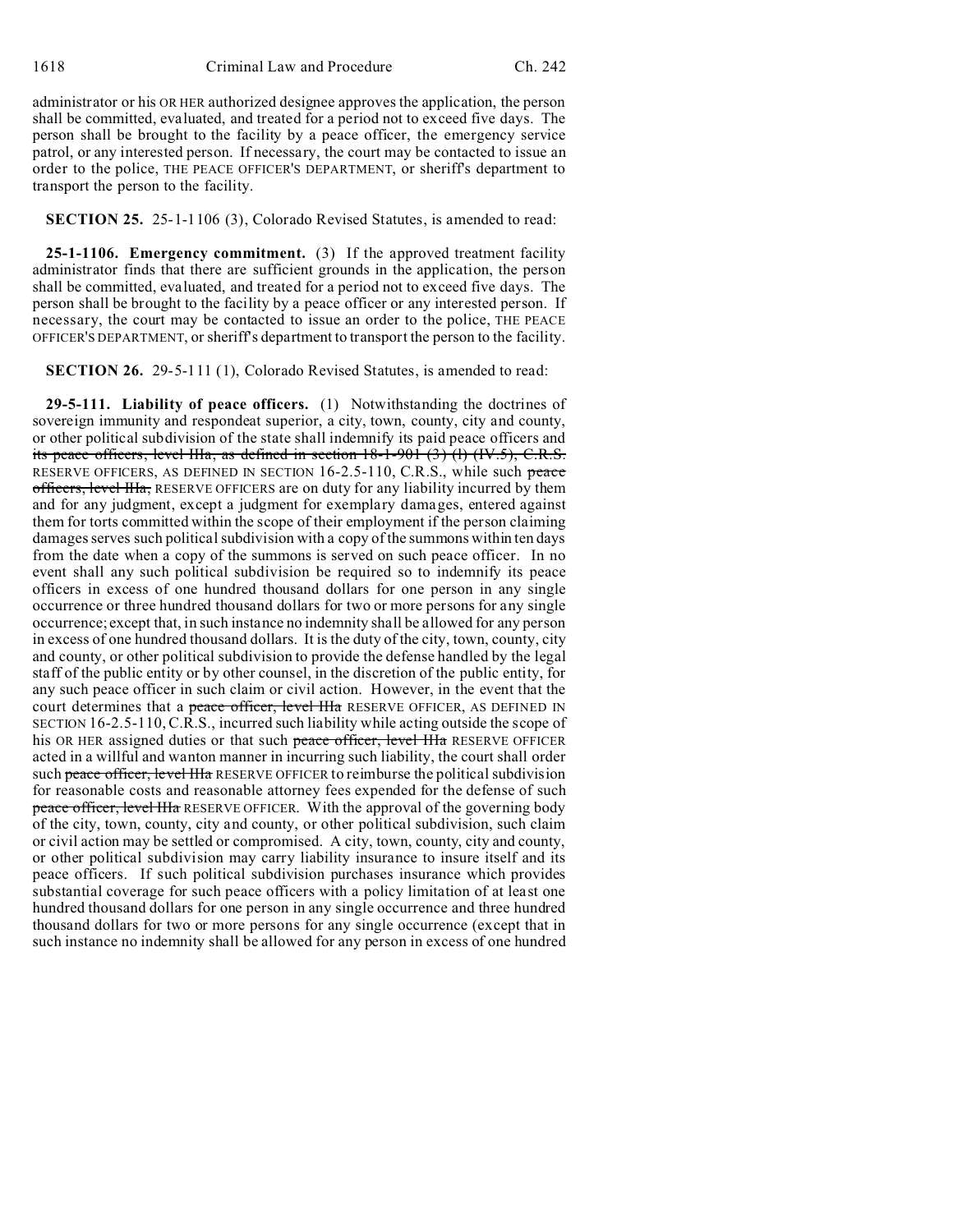thousand dollars), then such political subdivision shall be liable under this section to indemnify any such peace officers only to the extent of the limits and for such torts as are covered by the policy and only to the extent of the coverage of the policy. Nothing in this section shall be deemed to condone the conduct of any peace officer who uses excessive force or who violates the statutory or constitutional rights of any person.

**SECTION 27.** 12-55.5-102 (6), Colorado Revised Statutes, is amended to read:

**12-55.5-102. Definitions.** As used in this article, unless the context otherwise requires:

 $(6)$  "Peace officer" means a level I or level Ia or level II peace officer as defined DESCRIBED in section 18-1-901 (3) (1), C.R.S. 16-2.5-101, C.R.S.

**SECTION 28.** 19-1-103 (72), Colorado Revised Statutes, is amended to read:

**19-1-103. Definitions.** As used in this title or in the specified portion of this title, unless the context otherwise requires:

(72) "Law enforcement officer" means a peace officer, as defined DESCRIBED in section  $18-1-901$  (3) (1) (1), (3) (1) (II), and (3) (1) (III), C.R.S. 16-2.5-101, C.R.S.

**SECTION 29.** 24-31-301 (5) and (5.5), Colorado Revised Statutes, are amended to read:

**24-31-301. Definitions.** As used in this part 3, unless the context otherwise requires:

(5) "Peace officer" means any person described in section  $18-1-901$  (3) (1) (1), (3) (1) (II), (3) (1) (III), C.R.S. 16-2.5-101, C.R.S., and who shall not have been convicted of a felony.

(5.5) "Reserve peace officer" means any person described in section  $18-1-901(3)$  $\left(\text{H}(W.5), \text{C.R.S. } 16-2.5-110, \text{C.R.S.}\right)$ 

**SECTION 30.** 24-72-204 (3) (a) (IX), Colorado Revised Statutes, is amended to read:

**24-72-204. Allowance or denial of inspection - grounds - procedure - appeal.** (3) (a) The custodian shall deny the right of inspection of the following records, unless otherwise provided by law; except that any of the following records, other than letters of reference concerning employment, licensing, or issuance of permits, shall be available to the person in interest under this subsection (3):

(IX) Addresses, telephone numbers, and personal financial information of past or present users of public utilities, public facilities, or recreational or cultural services which are owned and operated by the state, its agencies, institutions, or political subdivisions; except that nothing in this subparagraph (IX) shall prohibit the custodian of records from transmitting such data to any peace officer, as defined DESCRIBED in section  $18-1-901$  (3) (l) (l), (3) (l) (II), and (3) (l) (III), C.R.S.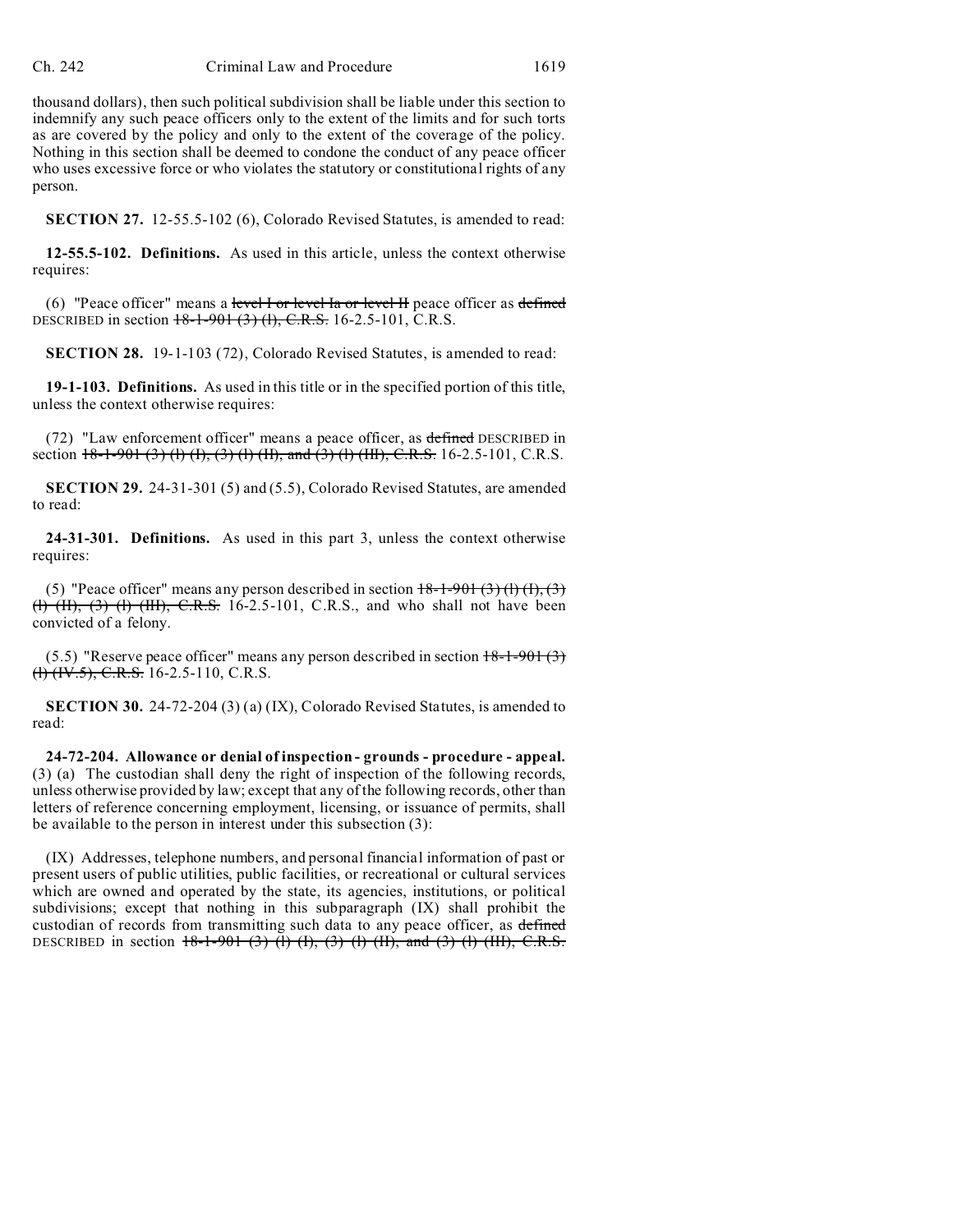16-2.5-101, C.R.S., acting within the scope of such officer's authority and in furtherance of such officer's duties, who makes a request to the custodian to inspect such records and who provides evidence satisfactory to the custodian that the inspection is reasonably related to such peace officer's authority and duties. Nothing in this subparagraph (IX) shall be construed to prohibit the publication of such information in an aggregate or statistical form so classified as to prevent the identification, location, or habits of individuals.

**SECTION 31.** 35-41.5-117 (5) (a), Colorado Revised Statutes, is amended to read:

**35-41.5-117. Disposition of alternative livestock taken by officer.** (5) (a) A brand inspector or level I, Ia, or II peace officer, as defined DESCRIBED in section  $18-1-901$  (3) (1), C.R.S. 16-2.5-101, C.R.S., is authorized to stop and inspect any vehicle transporting or containing alternative livestock or the carcasses thereof.

**SECTION 32.** 13-80-119 (2) (a) (III), (2) (a.5) (III), and (2) (b) (III), Colorado Revised Statutes, are amended to read:

**13-80-119. Damages sustained during commission of a felonious act or in flight from the commission of a felonious act.** (2) (a) The court shall dismiss the action for damages and award attorney fees and costs to the person against whom the action was brought if the person bringing the action, on whose behalf an action has been brought, or in the case of a wrongful death action, the decedent, has been convicted of the felony or has been adjudicated a delinquent as a result of the commission of the act, unless the damage was caused by the willful and deliberate act of another person; except that such exception shall not apply if the person who caused the injuries acted:

(III) As a peace officer, as such person is defined DESCRIBED in section  $18-1-901$  $(3)$  (1) (1), (3) (1) (II), and (3) (1) (IV.5), C.R.S. 16-2.5-101, C.R.S., acting within the scope of the officer's employment and acting pursuant to section 18-1-707, C.R.S.

(a.5) The court shall dismiss the action for damages and award attorney fees and costs to the person against whom the action was brought if the person against whom the action was brought is found not guilty of criminal charges for causing the injuries sustained by the person who committed the felony or act that is defined as a felony, or in the case of a wrongful death action for causing the decedent's death, as a result of the commission of the act, unless the damage was caused by the willful and deliberate act of another person; except that such exception shall not apply if the person who caused the injuries acted:

(III) As a peace officer, as such person is defined DESCRIBED in section  $18-1-901$  $(3)$  (1) (1), (3) (1) (1I), and (3) (1) (IV.5), C.R.S. 16-2.5-101, C.R.S., acting within the scope of the officer's employment and acting pursuant to section 18-1-707, C.R.S.

(b) If paragraph (a.5) of this subsection (2) does not apply and if the person bringing the action for damages or on whose behalf an action has been brought is not convicted of a felony or adjudicated a delinquent as a result of the commission of the act or in the case of a wrongful death action, the court shall submit to the jury hearing the damages claim the issue of whether or not, by a preponderance of the evidence,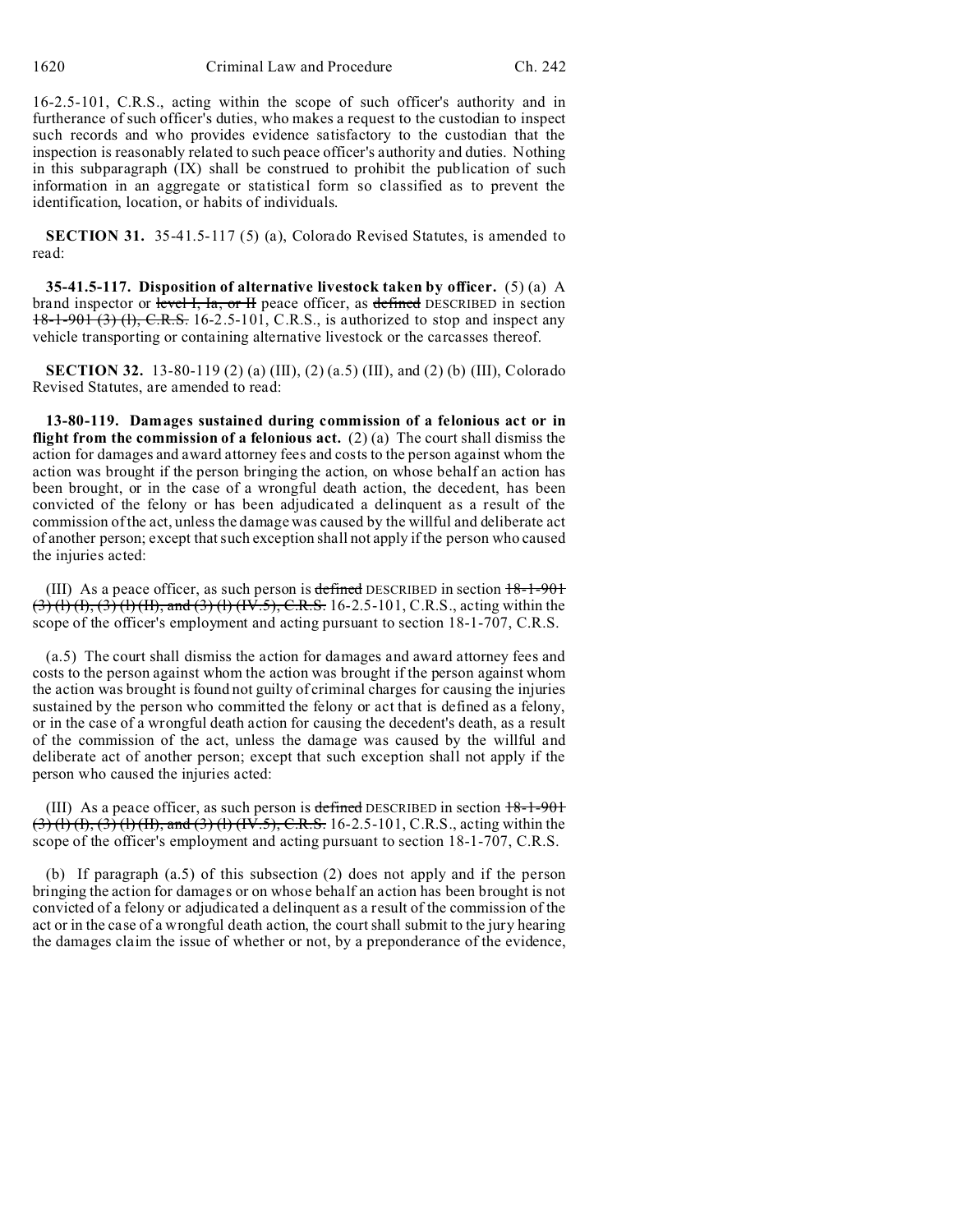the person committed an act that is defined by any law of this state or the United States to be a felony. The court shall dismiss the action and award attorney fees and costs to the person against whom the action was brought if the court or jury determines that the damage was sustained during the commission of or during immediate flight from an act that is defined by any law of this state or the United States to be a felony, unless the damage was caused by the willful and deliberate act of another person; except that such exception shall not apply if the person who caused the injury acted:

(III) As a peace officer, as such person is defined DESCRIBED in section  $18-1-901$  $(3)$  (1) (1), (3) (1) (1I), and (3) (1) (IV.5), C.R.S. 16-2.5-101, C.R.S., acting within the scope of the officer's employment and acting pursuant to section 18-1-707, C.R.S.

**SECTION 33.** 35-65-109, Colorado Revised Statutes, is amended to read:

**35-65-109. Authorization of peace officers to preserve order and protect exhibits.** The board of directors or executive committee of any agricultural, horticultural, or stock society of this state is authorized to contract with a city, town, county, or city and county in whose jurisdiction the grounds of said society are located to provide level I, level Ia, or level IIIa peace officers, as provided in section 18-1-901 (3) (1) (1), (3) (1) (II), or (3) (1) (IV.5), C.R.S. 16-2.5-101, C.R.S., whose duty it is to preserve order within and around the grounds of said society, to protect the property within said grounds, and to eject all persons who are improperly within the grounds of said society who are guilty of disorderly conduct or who neglect or refuse to pay the fee or observe the rules prescribed by the society. Said peace officers have the same power, during the time said exhibition continues, that a sheriff has by law to keep the peace and, in addition, during such time, may arrest any person for the commission of any offense mentioned in section 35-65-110.

**SECTION 34.** 14-10-107 (4.1), Colorado Revised Statutes, is amended to read:

**14-10-107. Commencement - pleadings - abolition of existing defenses automatic, temporary injunction - enforcement.** (4.1) With regard to the automatic, temporary injunction that becomes effective in accordance with paragraph (b) of subsection (4) of this section when a petition for dissolution of marriage or legal separation is filed and served, whenever there is exhibited by the respondent to any duly authorized peace officer level I, as defined AS DESCRIBED in section 18-1-901, C.R.S. or sheriff, 16-2.5-101, C.R.S., a copy of the petition and summons duly filed and issued pursuant to this section, or, in the case of the petitioner, a copy of the petition and summons duly filed and issued pursuant to this section, together with a certified copy of the affidavit of service of process or a certified copy of the waiver and acceptance of service, and the peace officer level I, as defined in section 18-1-901, C.R.S. or sheriff has cause to believe that a violation of that part of the automatic, temporary injunction which enjoins both parties from molesting the other party has occurred, such peace officer, level I, as defined in section 18-1-901, C.R.S. or sheriff shall use every reasonable means to enforce that part of the injunction against the petitioner or respondent. A peace officer shall not be held civilly or criminally liable for his OR HER action pursuant to this subsection  $(4.1)$  if his THE action is in good faith and without malice.

**SECTION 35.** 16-3-109, Colorado Revised Statutes, is amended to read: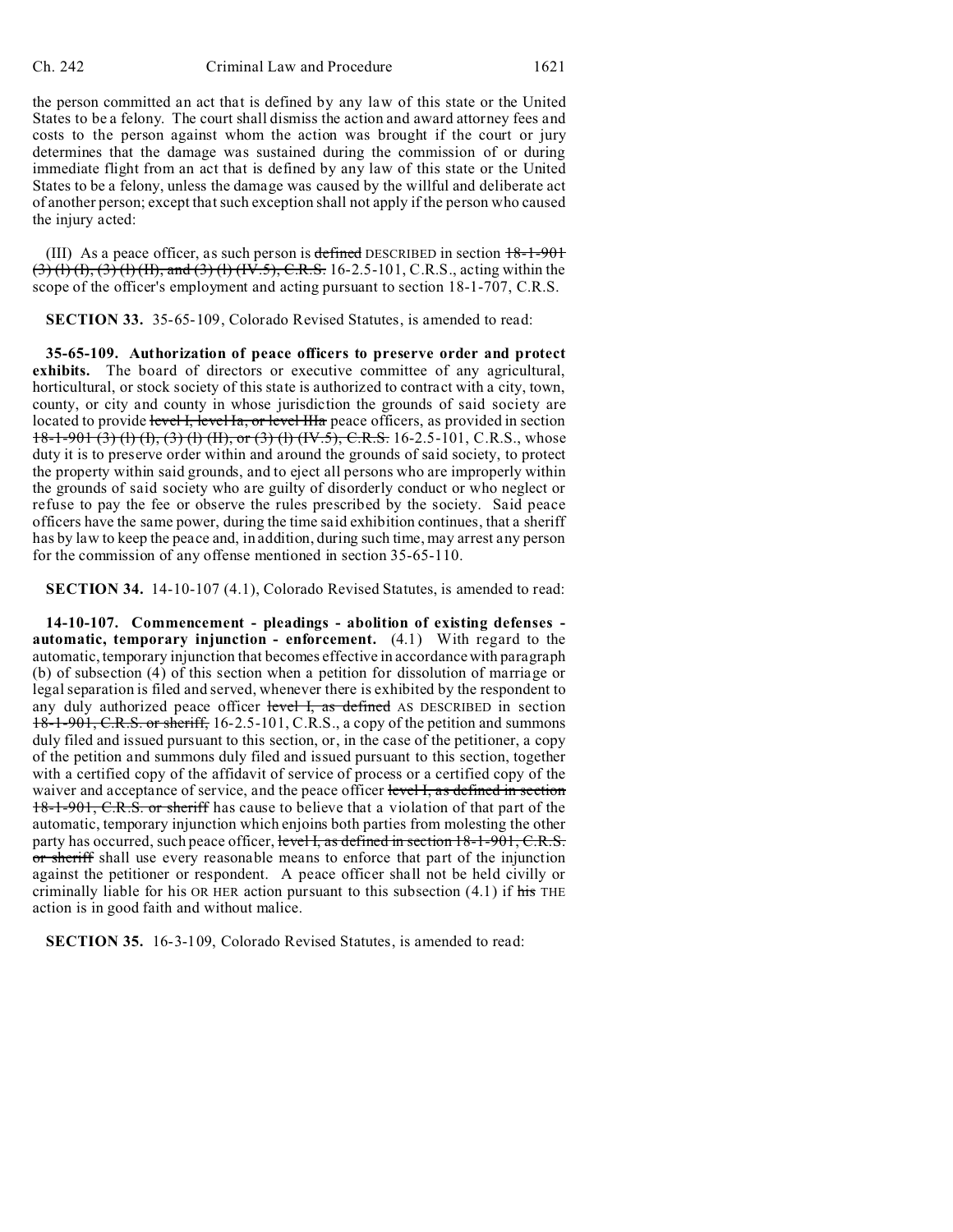**16-3-109. Peace officer- authority to make arrest while off duty.** A peace officer, level I, as defined in AS DESCRIBED IN section  $18-1-901(3)$  (I) (I), C.R.S. 16-2.5-101, who, while off duty, is employed in a capacity specifically permitted by policies and procedures adopted by such officer's governmental entity employer shall possess the status and authority which would otherwise be afforded an on-duty level I peace officer AS DESCRIBED IN SECTION 16-2.5-101, acting within the course and scope of such officer's employment. To be within the scope of this section, a level I peace officer employed by a nongovernmental entity must be in uniform with the peace officer's public entity badge plainly visible, or such level I peace officer must have been approved for plain clothes work by the peace officer's governmental employer.

**SECTION 36.** 19-1-103 (1) (b), Colorado Revised Statutes, is amended to read:

**19-1-103. Definitions.** As used in this title or in the specified portion of this title, unless the context otherwise requires:

(1) (b) In all cases, those investigating reports of child abuse shall take into account accepted child-rearing practices of the culture in which the child participates including, but not limited to, accepted work-related practices of agricultural communities. Nothing in this subsection (1) shall refer to acts that could be construed to be a reasonable exercise of parental discipline or to acts reasonably necessary to subdue a child being taken into custody pursuant to section 19-2-502 that are performed by a peace officer, level I, as defined AS DESCRIBED in section  $18-1-901$  $(3)$  (1), C.R.S. 16-2.5-101, C.R.S., acting in the good faith performance of the officer's duties.

**SECTION 37.** 19-3-313 (8), Colorado Revised Statutes, is amended to read:

**19-3-313. Central registry.** (8) Any peace officer, level H, AS DESCRIBED IN SECTION 16-2.5-101, C.R.S., or probation officer, who was the subject of a report submitted to the central registry prior to July 1, 1987, for an act as described in section 19-3-303 (1) (b) and who was not criminally prosecuted or administratively disciplined for such act may request the director to expunge the record of such report on the grounds that such act did not constitute child abuse or neglect.

**SECTION 38.** 24-7-103 (2), Colorado Revised Statutes, is amended to read:

**24-7-103. Powers conferred.** (2) When not on state owned or leased property, security officers employed and commissioned pursuant to this article shall not have any authority not possessed by private citizens to arrest, investigate, or carry weapons. This subsection (2) shall not apply to peace officers level  $\overline{I}$ , as defined AS DESCRIBED in section  $18-1-901$  (3) (1) (1), C.R.S. 16-2.5-101, C.R.S.

**SECTION 39.** The introductory portion to 24-31-303 (5), Colorado Revised Statutes, is amended to read:

**24-31-303. Duties - powers of the P.O.S.T. board - repeal.** (5) It is unlawful for any person to serve as a peace officer, level I, as defined DESCRIBED in section 18-1-901 (3) (l) (I), C.R.S. 16-2.5-102, C.R.S., or a reserve peace officer AS DEFINED IN SECTION 16-2.5-110, C.R.S., in this state unless such person: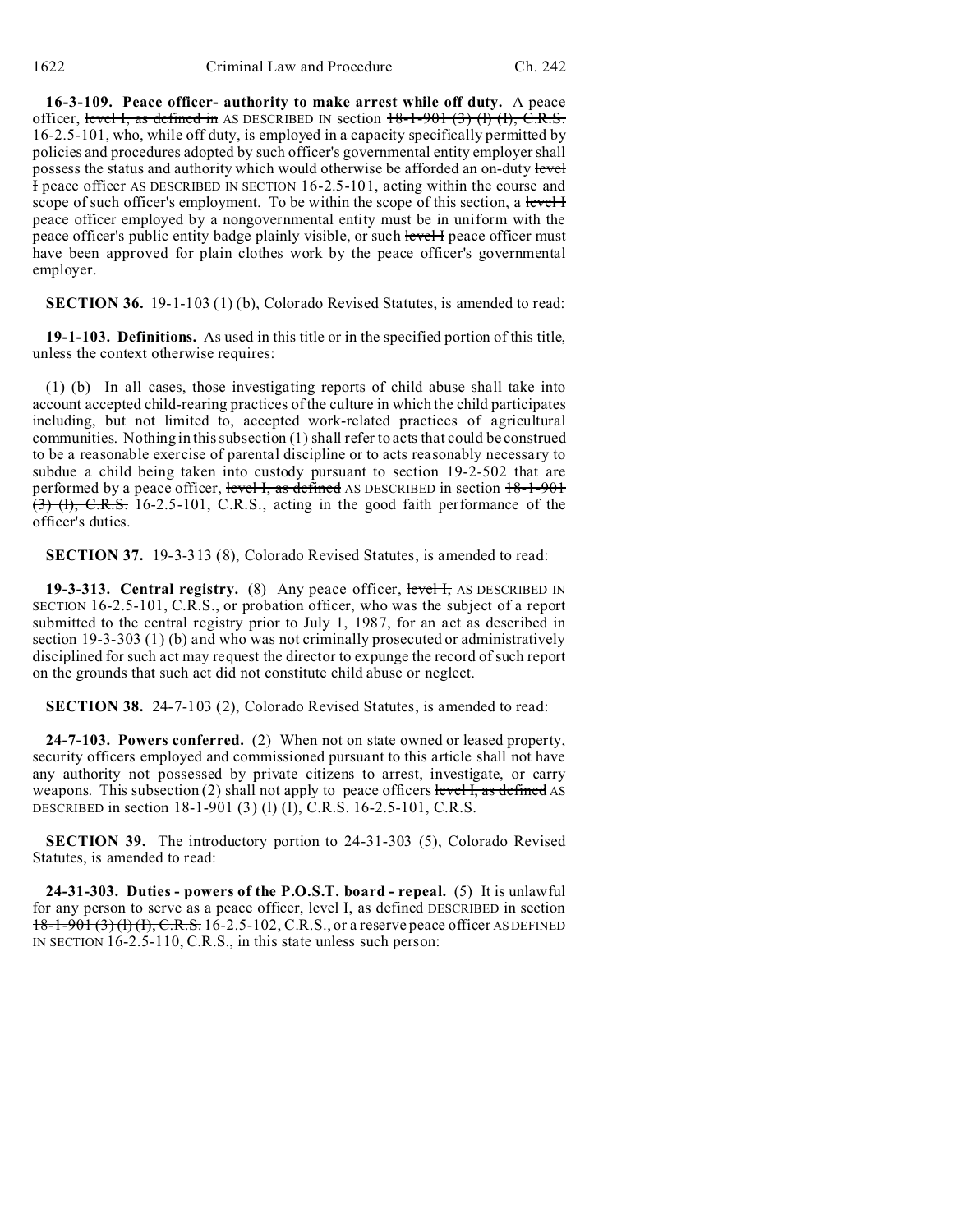**SECTION 40.** 42-4-237 (3) (c), Colorado Revised Statutes, is amended to read:

**42-4-237. Safety belt systems - mandatory use - exemptions - penalty.** (3) Except as provided in section 42-2-105.5, the requirement of subsection (2) of this section shall not apply to:

(c) A peace officer level I, as defined AS DESCRIBED in section  $18-1-901(3)(1)(1)$ , C.R.S. 16-2.5-101, C.R.S., while performing official duties so long as the performance of said duties is in accordance with rules and regulations applicable to said officer which are at least as restrictive as subsection (2) of this section and which only provide exceptions necessary to protect the officer;

**SECTION 41.** 43-4-506.5 (3) (a) and (3) (b), Colorado Revised Statutes, are amended to read:

**43-4-506.5. Traffic laws - toll collection.** (3) (a) Any person who evades a toll established by an authority shall be subject to the civil penalty established by that authority for toll evasion. Any peace officer level I, as defined AS DESCRIBED in section  $18-1-901$  (3) (1) (1), C.R.S. 16-2.5-101, C.R.S., shall have the authority to issue civil penalty assessments, or municipal summons and complaints if authorized pursuant to a municipal ordinance, for such toll evasion.

(b) At any time that a person is cited for toll evasion, the person operating the motor vehicle involved shall be given either a notice in the form of a civil penalty assessment notice or a municipal summons and complaint. If a civil penalty assessment is issued, such notice shall be tendered by a peace officer level I, AS DESCRIBED IN SECTION 16-2.5-101, C.R.S., and shall contain the name and address of such person, the license number of the motor vehicle involved, the number of such person's driver's license, the nature of the violation, the amount of the penalty prescribed for the violation, the date of the notice, a place for such person to execute a signed acknowledgment of such person's receipt of the civil penalty assessment notice, a place for such person to execute a signed acknowledgment of liability for the cited violation, and such other information as may be required by law to constitute such notice as a complaint to appear in court should the prescribed penalty not be paid within twenty days. Every cited person shall execute the signed acknowledgment of the person's receipt of the civil penalty assessment notice.

**SECTION 42.** 43-4-811 (3) (a) and (3) (c), Colorado Revised Statutes, are amended to read:

**43-4-811. Traffic laws - toll collection.** (3) (a) Any person who evades a toll established by the enterprise shall be subject to the civil penalty established by the enterprise for toll evasion. Any peace officer level I, as defined AS DESCRIBED in section  $18-1-901$  (3) (1) (1), C.R.S. 16-2.5-101, C.R.S., shall have the authority to issue civil penalty assessments, or municipal summons and complaints if authorized pursuant to a municipal ordinance, for such toll evasion.

(c) If a civil penalty assessment notice is issued, such notice shall be tendered by a peace officer level I, AS DESCRIBED IN SECTION 16-2.5-101, C.R.S., and shall contain the name and address of the person operating the motor vehicle involved, the license number of the motor vehicle, such person's driver's license number, the nature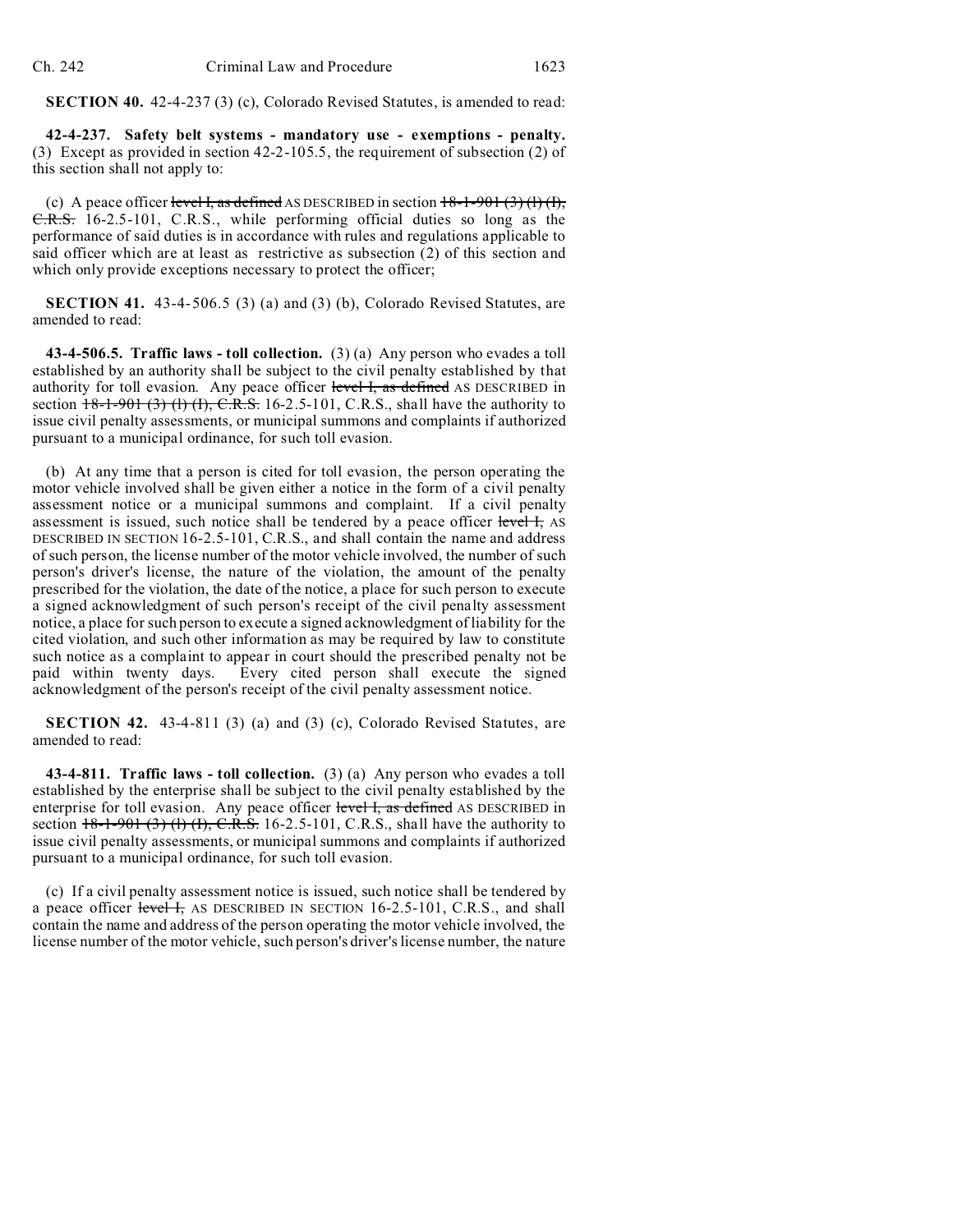of the violation, the amount of the penalty prescribed for the violation, the date of the notice, a place for such person to execute a signed acknowledgment of such person's receipt of the civil penalty assessment notice, a place for such person to execute a signed acknowledgment of liability for the cited violation, and such other information as may be required by law to constitute the notice as a complaint to appear in court should the prescribed penalty not be paid within twenty days. Every cited person shall execute the signed acknowledgment of the person's receipt of the civil penalty assessment notice.

**SECTION 43.** 16-3-110 (1) (a), Colorado Revised Statutes, is amended to read:

**16-3-110. Peace officers - duties.** (1) For the purposes of this section, "peace officer" means:

(a) A peace officer, level I, or peace officer, level Ia, as defined AS DESCRIBED in section  $18-1-901$  (3) (1) (I) and (3) (1) (II), C.R.S., 16-2.5-101 respectively; or

**SECTION 44.** 18-1.3-501 (1.5) (b), Colorado Revised Statutes, is amended to read:

**18-1.3-501. Misdemeanors classified - penalties.** (1.5) (b) As used in this section, "peace officer or firefighter engaged in the performance of his or her duties" means a peace officer as defined AS DESCRIBED in section  $18-1-901(3)(1)(1)$  or (3)  $(H)$  (H) 16-2.5-101, C.R.S., or a firefighter as defined in section 18-3-201 (1) who is engaged or acting in, or who is present for the purpose of engaging or acting in, the performance of any duty, service, or function imposed, authorized, required, or permitted by law to be performed by a peace officer or firefighter, whether or not the peace officer or firefighter is within the territorial limits of his or her jurisdiction, if the peace officer or firefighter is in uniform or the person committing an assault upon or offense against or otherwise acting toward such peace officer or firefighter knows or reasonably should know that the victim is a peace officer or firefighter or if the peace officer or firefighter is intentionally assaulted in retaliation for the performance of his or her official duties.

**SECTION 45.** 18-3-107 (2), Colorado Revised Statutes, is amended to read:

**18-3-107. First degree murder of a peace officer or firefighter - legislative declaration.** (2) As used in this section, "peace officer or firefighter engaged in the performance of his or her duties" means a peace officer, as defined AS DESCRIBED in section  $+8-1-901$  (3) (1) (I) or (3) (1) (II) 16-2.5-101, C.R.S., or a firefighter, as defined in section 18-3-201 (1), who is engaged or acting in, or who is present for the purpose of engaging or acting in, the performance of any duty, service, or function imposed, authorized, required, or permitted by law to be performed by a peace officer or firefighter, whether or not the peace officer or firefighter is within the territorial limits of his or her jurisdiction, if the peace officer or firefighter is in uniform or the person committing an assault upon or offense against or otherwise acting toward such peace officer or firefighter knows or reasonably should know that the victim is a peace officer or firefighter.

**SECTION 46.** 18-12-105 (2) (d) and (2) (e), Colorado Revised Statutes, are amended to read: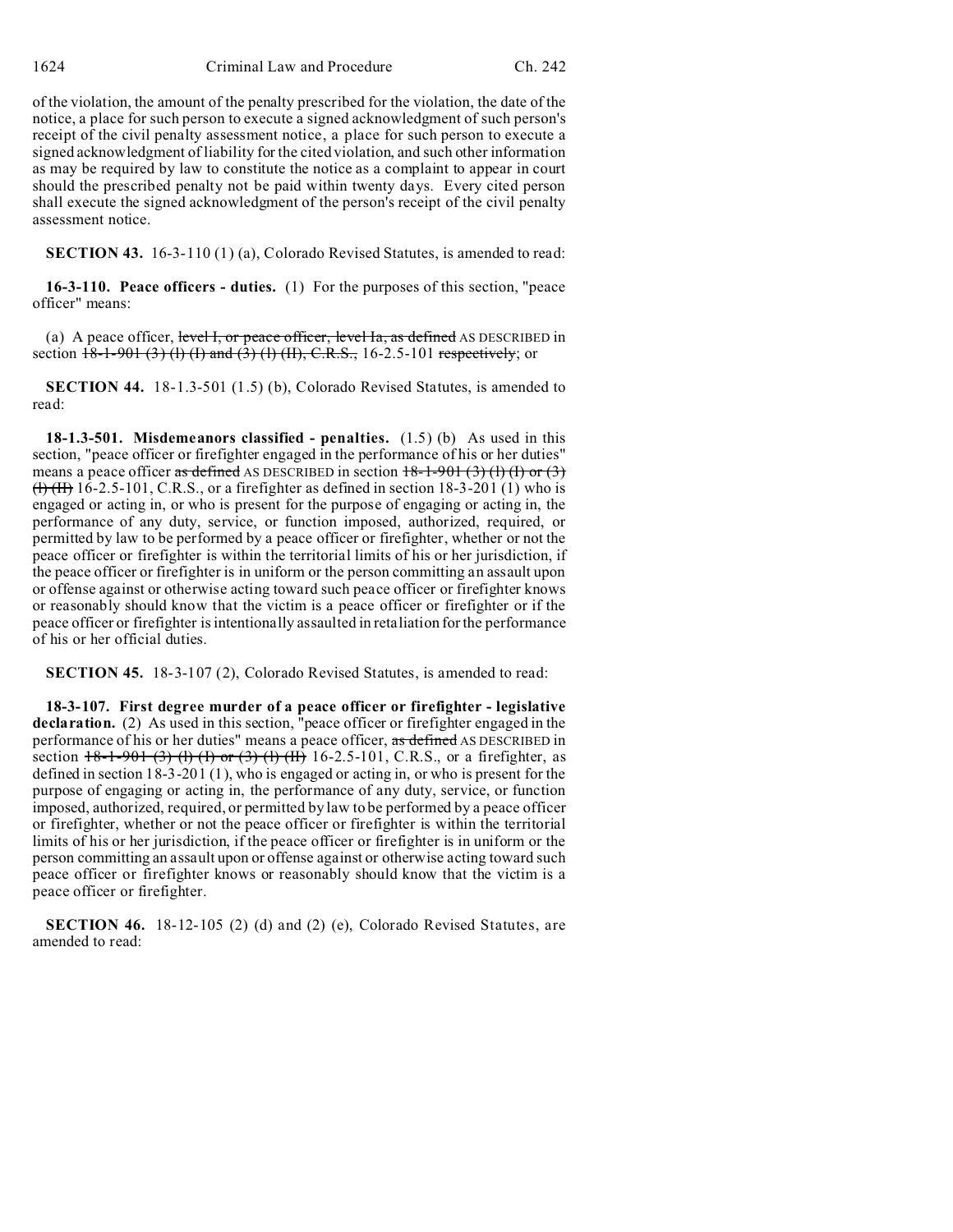**18-12-105. Unlawfully carrying a concealed weapon - unlawful possession of weapons.** (2) It shall not be an offense if the defendant was:

(d) A peace officer, level I or level Ia, as defined DESCRIBED in section  $18-1-901$  $(3)$  (l) (l) or  $(3)$  (l) (ll) 16-2.5-101, C.R.S., WHEN CARRYING A WEAPON IN CONFORMANCE WITH THE POLICY OF THE EMPLOYING AGENCY AS PROVIDED IN SECTION 16-2.5-101 (2), C.R.S.; or

(e) A peace officer, level H, as defined in section  $18-1-901$  (3) (l) (III), while on duty; or

**SECTION 47.** 35-42-110, Colorado Revised Statutes, is amended to read:

**35-42-110. Injured animals may be destroyed.** Any agent of the bureau or peace officer, level I, or peace officer, level Ia AS DESCRIBED IN SECTION 16-2.5-101, C.R.S., may lawfully destroy or cause to be destroyed any animal in his OR HER charge when, in the judgment of such agent and by the written certificate of two persons, one of whom may be selected by the owner if the owner so requests, called to view the animal in the presence of the agent, such animal appears to be injured, disabled, diseased past recovery, or unfit for any useful purpose.

**SECTION 48.** 35-42.5-101 (2), Colorado Revised Statutes, is amended to read:

**35-42.5-101. Duties and restrictions relating to shelters and pounds legislative declaration.** (2) Any officer or agent of the state bureau of animal protection created in article 42 of this title, or any peace officer, level I, or peace officer, level Ia AS DESCRIBED IN SECTION 16-2.5-101, C.R.S., may enforce the provisions of this section.

**SECTION 49.** 17-1-103.8 (1) and (5) (a), Colorado Revised Statutes, are amended to read:

**17-1-103.8. Duties of executive director - inspector general - investigators duties.** (1) The executive director, pursuant to section 13 of article XII of the state constitution, shall appoint a person to the position of inspector general. The person appointed to the position shall report to the executive director and shall have the powers of a peace officer, level Ia, as defined DESCRIBED in section  $18-1-901$  (3) (1) (II) (A), C.R.S. SECTIONS 16-2.5-101 AND 16-2.5-134, C.R.S.

(5) (a) The executive director, in consultation with the inspector general, shall appoint investigators who shall operate under the inspector general's direct authority. Investigators appointed pursuant to this section shall have the powers of a peace officer, level Ia, as defined DESCRIBED in section  $18-1-901$  (3) (1) (II) (A), C.R.S. SECTIONS 16-2.5-101 AND 16-2.5-134, C.R.S. Investigators shall have only those powers and duties specified in paragraphs (c) and (d) of this subsection (5).

**SECTION 50.** 17-27-102 (3.5), Colorado Revised Statutes, is amended to read:

**17-27-102. Definitions.** As used in this article:

(3.5) "Community corrections program agent" or "agent" means a person who is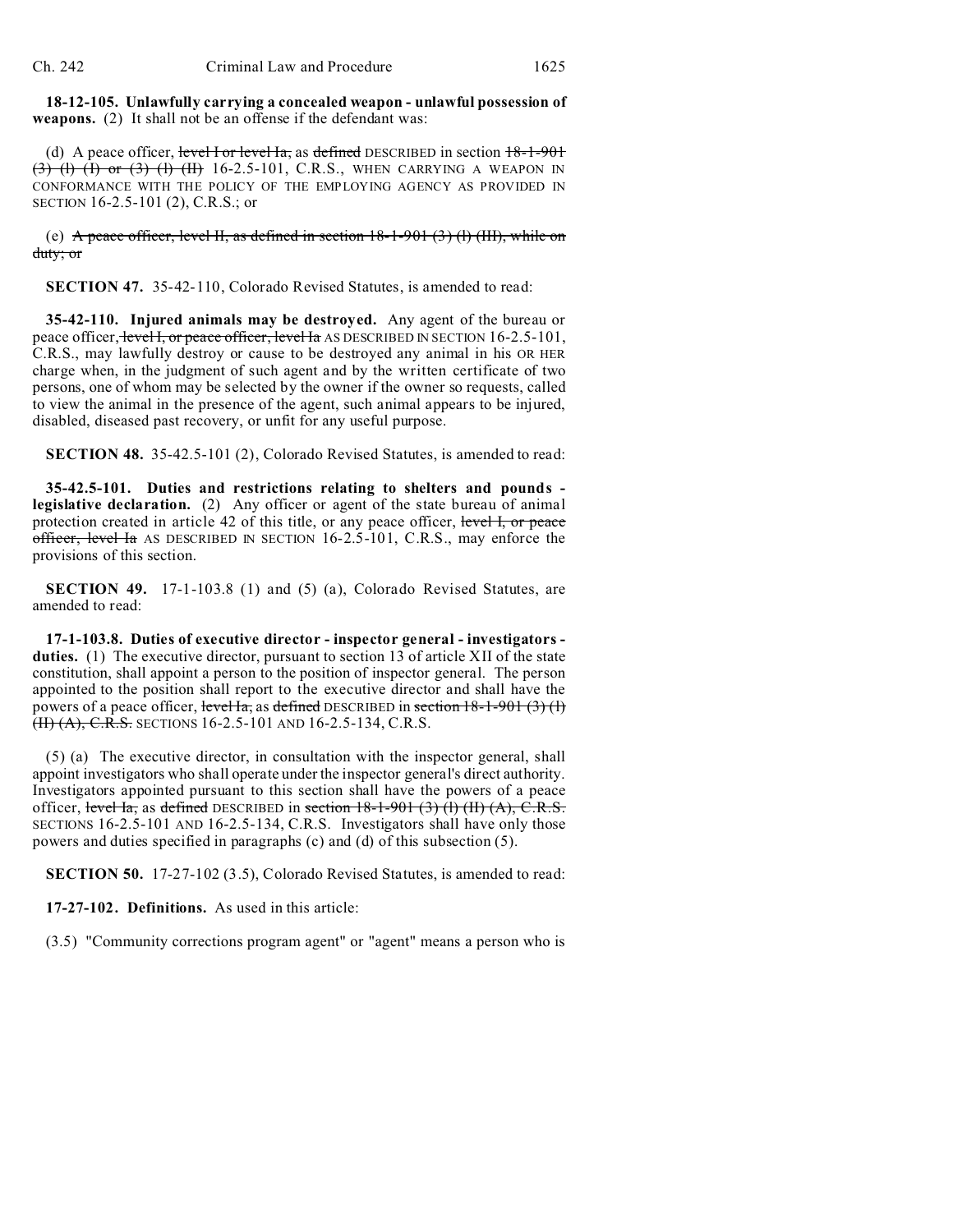an employee of the department and is a peace officer, level Ia AS DESCRIBED IN SECTIONS 16-2.5-101 AND 16-2.5-136,C.R.S., with the powers and duties described in section 17-27-105.5.

**SECTION 51.** 18-12-105.5 (3) (e), (3) (f), and (3) (g), Colorado Revised Statutes, are amended to read:

**18-12-105.5. Unlawfully carrying a weapon - unlawful possession of weapons - school, college, or university grounds.** (3) It shall not be an offense under this section if:

(e) The person is a peace officer, level I or level Ia, as defined AS DESCRIBED in section  $18-1-901$  (3) (1) (f) or (3) (1) (II) 16-2.5-101, C.R.S., WHEN CARRYING A WEAPON IN CONFORMANCE WITH THE POLICY OF THE EMPLOYING AGENCY AS PROVIDED IN SECTION 16-2.5-101 (2), C.R.S.; or

(f) The person is a peace officer, level II, as defined in section  $18-1-901$  (3) (1) (III), while on duty; or

(g) The person is a peace officer, level IIIa, as defined in section  $18-1-901$  (3) (l) (IV.5), while on duty and under supervision; or

**SECTION 52.** 42-20-103 (2), Colorado Revised Statutes, is amended to read:

**42-20-103. Definitions.** As used in this article, unless the context otherwise requires:

(2) "Enforcement official" means, and is limited to, A PEACE OFFICER WHO IS an officer of the COLORADO STATE patrol AS DESCRIBED IN SECTIONS 16-2.5-101 AND 16-2.5-114, C.R.S., A CERTIFIED PEACE OFFICER WHO IS a certified port of entry officer AS DESCRIBED IN SECTIONS 16-2.5-101 AND 16-2.5-115, C.R.S., A PEACE OFFICER WHO IS an investigating official of the transportation section of the public utilities commission AS DESCRIBED IN SECTIONS 16-2.5-101 AND 16-2.5-143,C.R.S., or any OTHER peace officer level I, as defined AS DESCRIBED in section  $18-1-901(3)$  $\left(\frac{1}{1}\right)$  ( $\frac{1}{10}$  16-2.5-101, C.R.S.

**SECTION 53.** 12-47.1-204 (3), Colorado Revised Statutes, is amended to read:

**12-47.1-204. Investigator - peace officers.** (3) The investigators of the division and their supervisors, including the director of the division and the executive director of the department of revenue, shall be considered a peace officer level H OFFICERS, as defined DESCRIBED in section  $18-1-901$  (3) (l) (III), C.R.S. SECTIONS16-2.5-101 AND 16-2.5-122,C.R.S. THE EXECUTIVE DIRECTOR OF THE DEPARTMENT OF REVENUE SHALL BE CONSIDERED A PEACE OFFICER AS DESCRIBED IN SECTIONS 16-2.5-101 AND 16-2.5-121, C.R.S.

**SECTION 54.** 12-60-203 (1), Colorado Revised Statutes, is amended to read:

**12-60-203. Investigators - peace officers.** (1) All investigators of the division of racing events and their supervisors, including the director and the executive director, shall for purposes of enforcement of this article be considered  $\alpha$  peace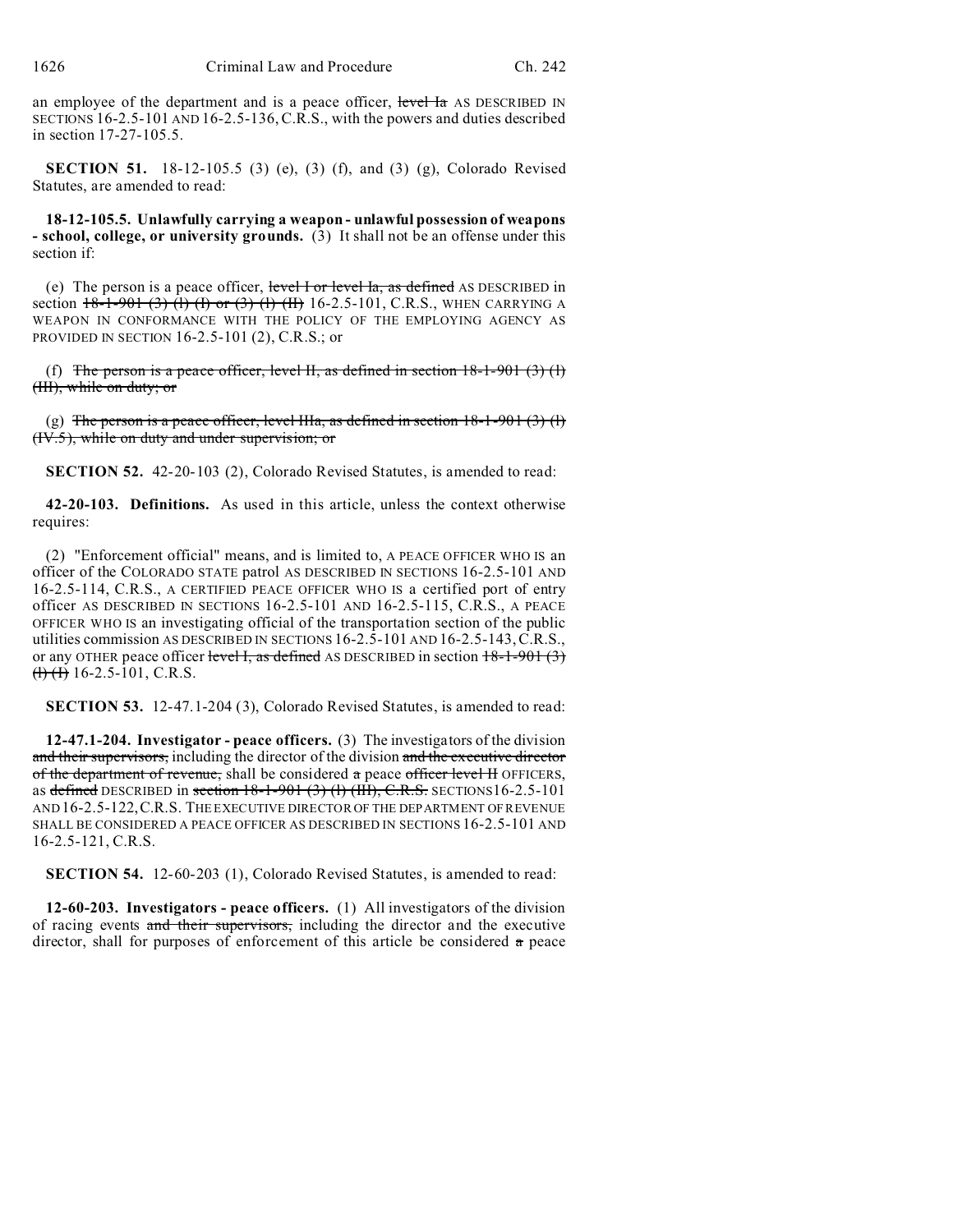officer, level II, OFFICERS as defined DESCRIBED in section 18-1-901 (3) (l) (III), C.R.S. SECTIONS 16-2.5-101 AND 16-2.5-126, C.R.S.

**SECTION 55.** 40-32-104.5 (2), Colorado Revised Statutes, is amended to read:

**40-32-104.5. Railroad peace officer - defined - scope of authority responsibility and liability of railroad.** (2) A class I railroad corporation may employ a railroad peace officer to protect and investigate offenses against the corporation. Such railroad peace officer, while engaged in the conduct of his or her employment, shall possess and exercise all the powers vested in a peace officer level  $H<sub>1</sub>$ , of this state, pursuant to section 18-1-901 (3) (1) (III), C.R.S. SECTIONS 16-2.5-101 AND 16-2.5-142, C.R.S. Such authority shall be exercised only in the protection of persons, including on-duty employees, who are located on the class I railroad corporation's property and in the protection of all real and personal property in the current physical possession of such railroad corporation. Such authority may include engaging in immediate pursuit. In the exercise of his or her duties, the railroad peace officer shall have the power to arrest for violation of laws upon railroad property; except that he or she shall be required to notify the appropriate local law enforcement agency before applying for any warrant or lodging any criminal complaint unless the arrest is pursuant to section 40-32-107.

**SECTION 56.** 19-2-204 (2), Colorado Revised Statutes, is amended to read:

**19-2-204. Juvenile probation departments or divisions - service agreements.** (2) Subject to the provisions of section 13-3-105, C.R.S., the juvenile court is authorized to appoint juvenile probation officers and such other professional and clerical personnel as may be required. Juvenile probation officers shall have the powers and duties specified in section 19-2-926 and shall have the powers of peace officers, level III, as defined DESCRIBED in section  $18-1-901$  (3) (1) (IV), C.R.S. SECTIONS 16-2.5-101 AND 16-2.5-138, C.R.S.

**SECTION 57.** 19-2-209 (2), Colorado Revised Statutes, is amended to read:

**19-2-209. Division of juvenile parole - organization.** (2) The division of juvenile parole shall include the director of juvenile parole and all juvenile parole officers appointed under this section. Such juvenile parole officers and other personnel shall be appointed by the director of juvenile parole pursuant to section 13 of article XII of the state constitution and with the consent of the department of human services. Juvenile parole officers shall have the powers and duties specified in part 10 of this article and shall have the powers of peace officers, level III, as defined DESCRIBED in section  $18-1-901(3)$  (1) (IV), C.R.S SECTIONS 16-2.5-101 AND 16-2.5-138, C.R.S.

**SECTION 58.** 19-2-926 (4), Colorado Revised Statutes, is amended to read:

**19-2-926. Juvenile probation officers - powers and duties.** (4) Juvenile probation officers, for the purpose of performing their duties, shall have all the powers of peace officers, level III, as defined DESCRIBED in section 18-1-901 (3) (1) (IV), C.R.S. SECTIONS 16-2.5-101 AND 16-2.5-138, C.R.S.

**SECTION 59.** 19-2-1003 (3), Colorado Revised Statutes, is amended to read: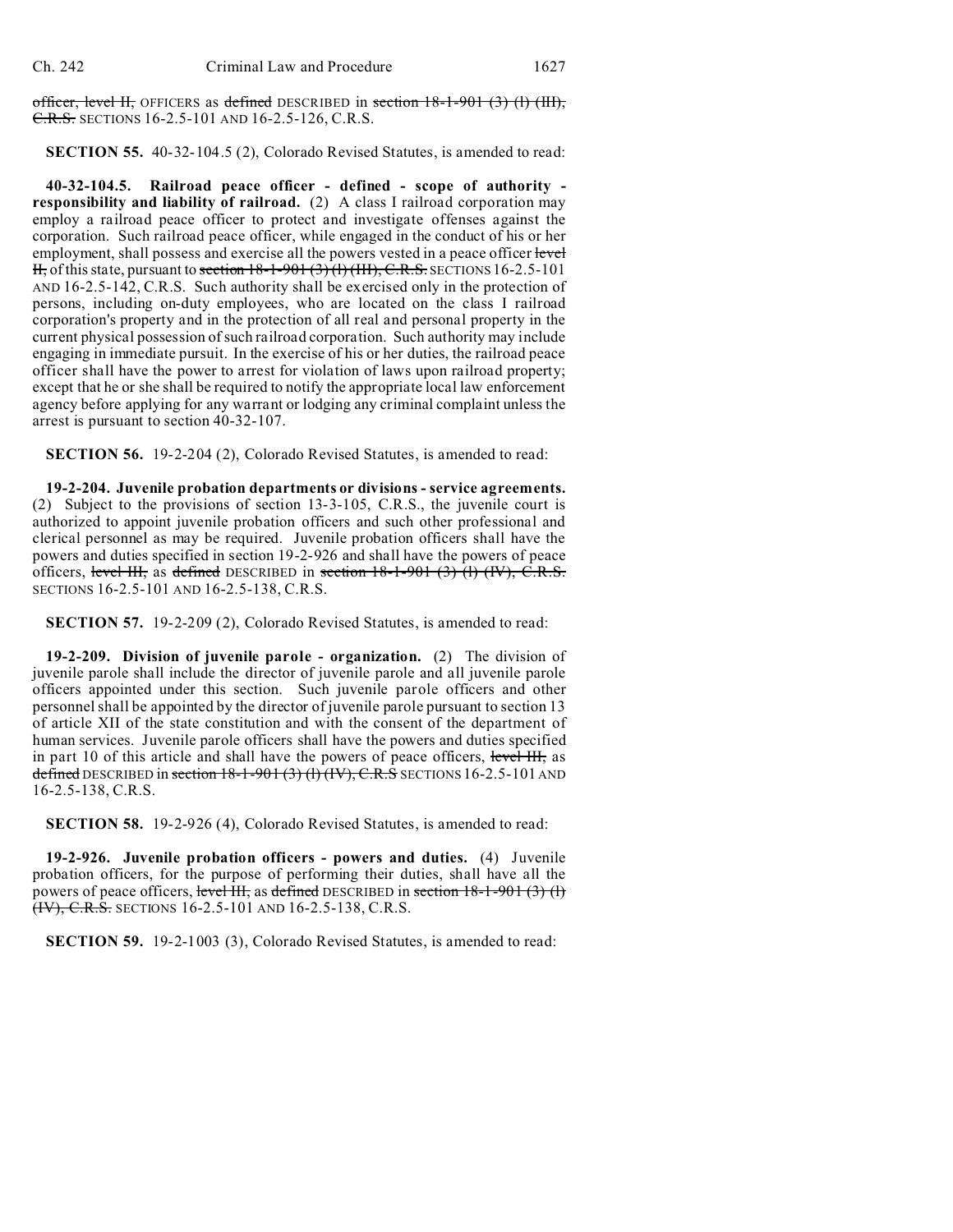**19-2-1003. Division of juvenile parole - powers - duties.** (3) All juvenile parole officers shall have the powers of peace officers, level III, as defined DESCRIBED in section  $18-1-901$  (3) (1) (IV), C.R.S. SECTIONS 16-2.5-101 AND 16-2.5-138, C.R.S., in performing the duties of their position.

**SECTION 60.** 35-42-107 (4), Colorado Revised Statutes, is amended to read:

**35-42-107. Bureau personnel - appointment.** (4) Agents of the bureau who have completed training as specified by the commissioner are vested with the power to issue summons and complaints to enforce the provisions of part 2 of article 9 of title 18, C.R.S., and article 80 of this title, as granted peace officers under section 16-2-104, C.R.S., and shall be designated as peace officers, level III, as defined DESCRIBED in section  $18-1-901$  (3) (l) (IV), C.R.S. SECTIONS 16-2.5-101 AND 16-2.5-118, C.R.S.

**SECTION 61.** 42-4-509 (1), Colorado Revised Statutes, is amended to read:

**42-4-509. Vehicles weighed - excess removed.** (1) Any police or peace officer, as defined DESCRIBED in section  $18-1-901$  (3) (1) (IV), C.R.S. 16-2.5-101, C.R.S., having reason to believe that the weight of a vehicle and load is unlawful is authorized to require the driver to stop and submit to a weighing of the same by means of either portable or stationary scales or shall require that such vehicle be driven to the nearest public scales in the event such scales are within five miles.

**SECTION 62.** 18-3-201 (2), Colorado Revised Statutes, is amended to read:

**18-3-201. Definitions.** As used in sections 18-3-201 to 18-3-203, unless the context otherwise requires:

(2) "Peace officer or firefighter engaged in the performance of his or her duties" means a peace officer, AS DESCRIBED IN SECTION 16-2.5-101, C.R.S., or firefighter who is engaged or acting in, or who is present for the purpose of engaging or acting in, the performance of any duty, service, or function imposed, authorized, required, or permitted by law to be performed by a peace officer or firefighter, whether or not the peace officer or firefighter is within the territorial limits of his or her jurisdiction, if the peace officer or firefighter is in uniform or the person committing an assault upon or offense against or otherwise acting toward such peace officer or firefighter knows or reasonably should know that the victim is a peace officer or firefighter. For the purposes of this subsection (2) and this part 2, the term "peace officer" shall include county enforcement personnel designated pursuant to section 29-7-101 (3), C.R.S.

**SECTION 63.** 18-8-101 , Colorado Revised Statutes, is amended BY THE ADDITION OF A NEW SUBSECTION to read:

**18-8-101. Definitions.** As used in this article, unless the context otherwise requires:

(4) "PEACE OFFICER" HAS THE SAME MEANING AS DESCRIBED IN SECTION 16-2.5-101, C.R.S.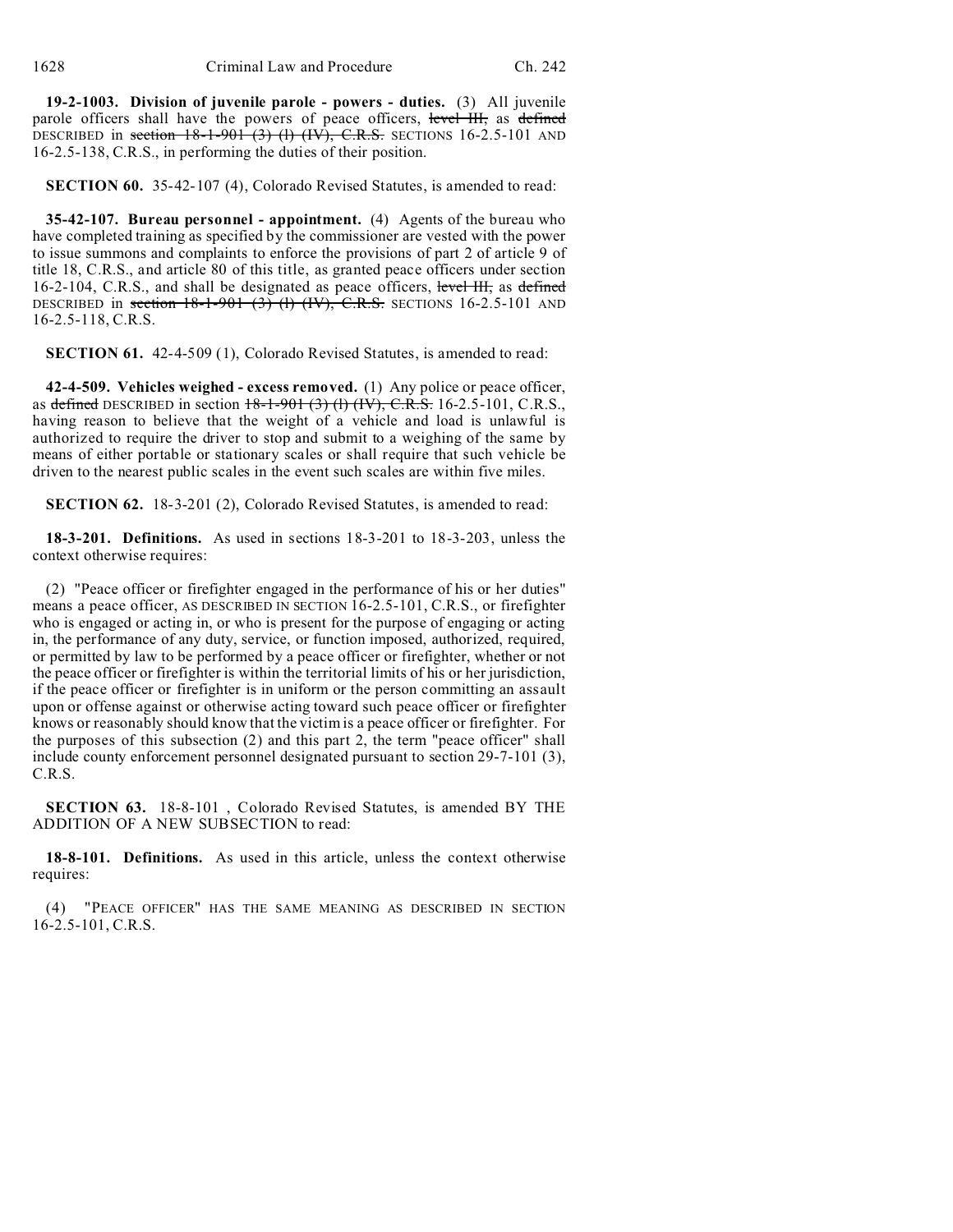**SECTION 64.** 33-1-102 (9) and (32), Colorado Revised Statutes, are amended, and the said 33-1-102 is further amended BY THE ADDITION OF A NEW SUBSECTION, to read:

**33-1-102. Definitions.** As used in this title, unless the context otherwise requires:

(4.3) "COLORADO WILDLIFE OFFICER" OR "SPECIAL WILDLIFE OFFICER" MEANS AN EMPLOYEE OF THE DIVISION OF WILDLIFE, OR ANY OTHER PERSON WHO IS COMMISSIONED BY THE DIRECTOR OF THE DIVISION TO ENFORCE THE WILDLIFE STATUTES AND RULES AND REGULATIONS OF THE COMMISSION AND ALL LAWS OF THE STATE OF COLORADO, WHO IS RECOGNIZED AS A PEACE OFFICER IN SECTION 16-2.5-116, C.R.S.

(9) "District wildlife manager" or "special district wildlife manager" means an employee of the division of wildlife or any other person who is commissioned by the director of the division to enforce the wildlife statutes and the rules and regulations of the commission, who is recognized as a peace officer in section  $18-1-901$  (3) (1), C.R.S., and who is empowered to enforce the "Colorado Criminal Code", title 18, C.R.S.

(32) "Peace officer" means a sheriff, undersheriff, deputy sheriff, police officer, Colorado state patrol officer, or TOWN marshal, a district attorney, assistant district attorney, deputy district attorney, or special deputy district attorney, an authorized investigator of a district attorney, an agent of the Colorado bureau of investigation, a district wildlife manager COLORADO WILDLIFE OFFICER or special district wildlife manager OFFICER, or a parks and recreation officer.

**SECTION 65.** 33-10-102 (17), Colorado Revised Statutes, is amended to read:

**33-10-102. Definitions.** As used in articles 10 to 15 of this title, unless the context otherwise requires:

(17) "Peace officer" means a sheriff, undersheriff, deputy sheriff, police officer, Colorado state patrol officer, or TOWN marshal, a district attorney, assistant district attorney, deputy district attorney, or special deputy district attorney, an authorized investigator of a district attorney, an agent of the Colorado bureau of investigation, a district wildlife manager COLORADO WILDLIFE OFFICER or special district wildlife manager OFFICER, or a parks and recreation officer. A parks and recreation officer has the powers of a peace officer as set forth in section  $18-1-901$  (3) (1) (III), C.R.S., SECTIONS 16-2.5-101 AND 16-2.5-117 C.R.S., and has the authority to enforce the laws of the state of Colorado while in the performance of his duties.

**SECTION 66.** 33-1-110 (5), Colorado Revised Statutes, is amended to read:

**33-1-110. Duties of the director of the division.** (5) The director shall appoint district wildlife managers COLORADO WILDLIFE OFFICERS and may appoint special district wildlife managers OFFICERS to serve without pay, who shall have the same powers as a district wildlife manager COLORADO WILDLIFE OFFICER. A special district wildlife manager OFFICER commission shall not be issued until the applicant has submitted to the division an application setting forth his OR HER qualifications to act as such an officer. The director may revoke the special district wildlife manager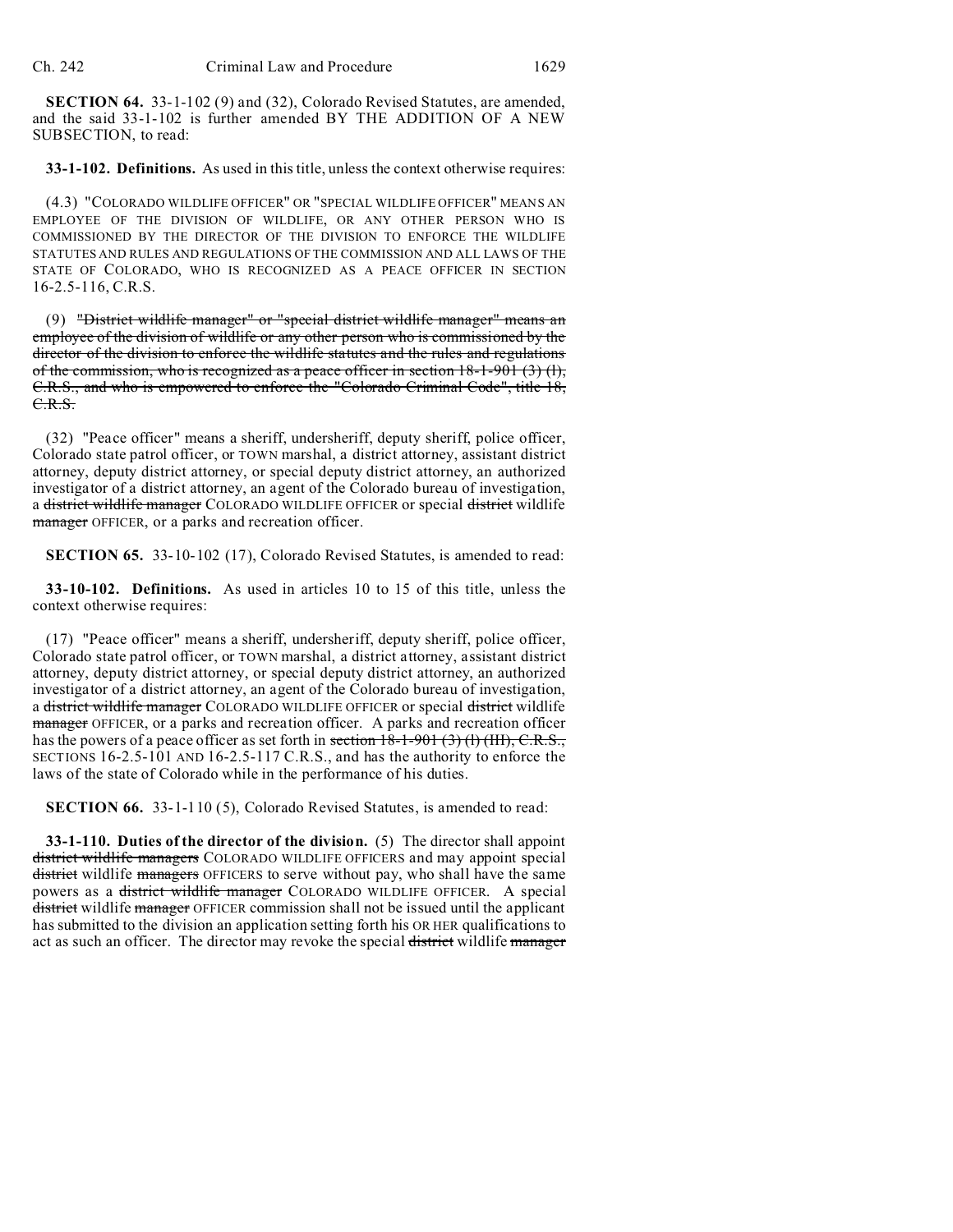OFFICER commission of any such person at his OR HER pleasure.

**SECTION 67.** 33-1-113 (2), Colorado Revised Statutes, is amended to read:

**33-1-113. Expenses of employees.** (2) In addition to the compensation paid employees of the division and in addition to reimbursement for expenses as provided in subsection (1) of this section, each employee of the division who is vested with the rights and powers of a district wildlife manager COLORADO WILDLIFE OFFICER, including and limited to area wildlife managers and district wildlife managers COLORADO WILDLIFE OFFICERS, shall, because of the number of hours and the extraordinary service performed by such employees and the requirement of purchasing necessary uniform items, be further reimbursed for maintenance and ordinary expenses incurred in the performance of their duties in such amount as shall be determined by the commission, but the amount authorized under this subsection (2) for any such employee of the division shall not exceed the sum of fifty dollars per month.

**SECTION 68.** 33-6-101 (1) and (4), Colorado Revised Statutes, are amended to read:

**33-6-101. Powers and duties of officers.** (1) Every district wildlife manager COLORADO WILDLIFE OFFICER or other commissioned officer of the division shall enforce the provisions of articles 1 to 6 of this title. Every other peace officer, as defined in section 33-1-102 (32), may assist the district wildlife managers COLORADO WILDLIFE OFFICERS in the enforcement of articles 1 to 6 of this title. Each such officer has the full power and authority to arrest any person who he OR SHE has probable cause to believe is guilty of a violation of articles 1 to 6 of this title, and, in accordance with the constitutions and laws of the United States and the state of Colorado, to open, enter, and search all places of concealment where he OR SHE has probable cause to believe wildlife held in violation of articles 1 to 6 of this title is to be found or where other material evidence relating to a violation of articles 1 to 6 of this title is to be found and to seize the same. Each such officer shall have the authority to secure and execute search or arrest warrants.

(4) Every district wildlife manager COLORADO WILDLIFE OFFICER must obtain basic certification from the peace officer standards and training board no later than July 1, 1998, pursuant to part 3 of article 31 of title 24, C.R.S.

**SECTION 69.** 33-6-111 (4), Colorado Revised Statutes, is amended to read:

**33-6-111. Inspection of license and wildlife - check stations - failure to tag eluding an officer.** (4) It is unlawful for any person to elude or attempt to elude by any means a district wildlife manager COLORADO WILDLIFE OFFICER or other peace officer after having received a visual or audible signal such as a red or red and blue light, siren, or voice command directing him to stop. Any person who violates this subsection (4) is guilty of a misdemeanor and, upon conviction thereof, shall be punished by a fine of not less than one hundred dollars nor more than one thousand dollars and an assessment of ten license suspension points. In addition, the court shall require the person to pay for any damages caused to any public or private real or personal property damaged while eluding an officer.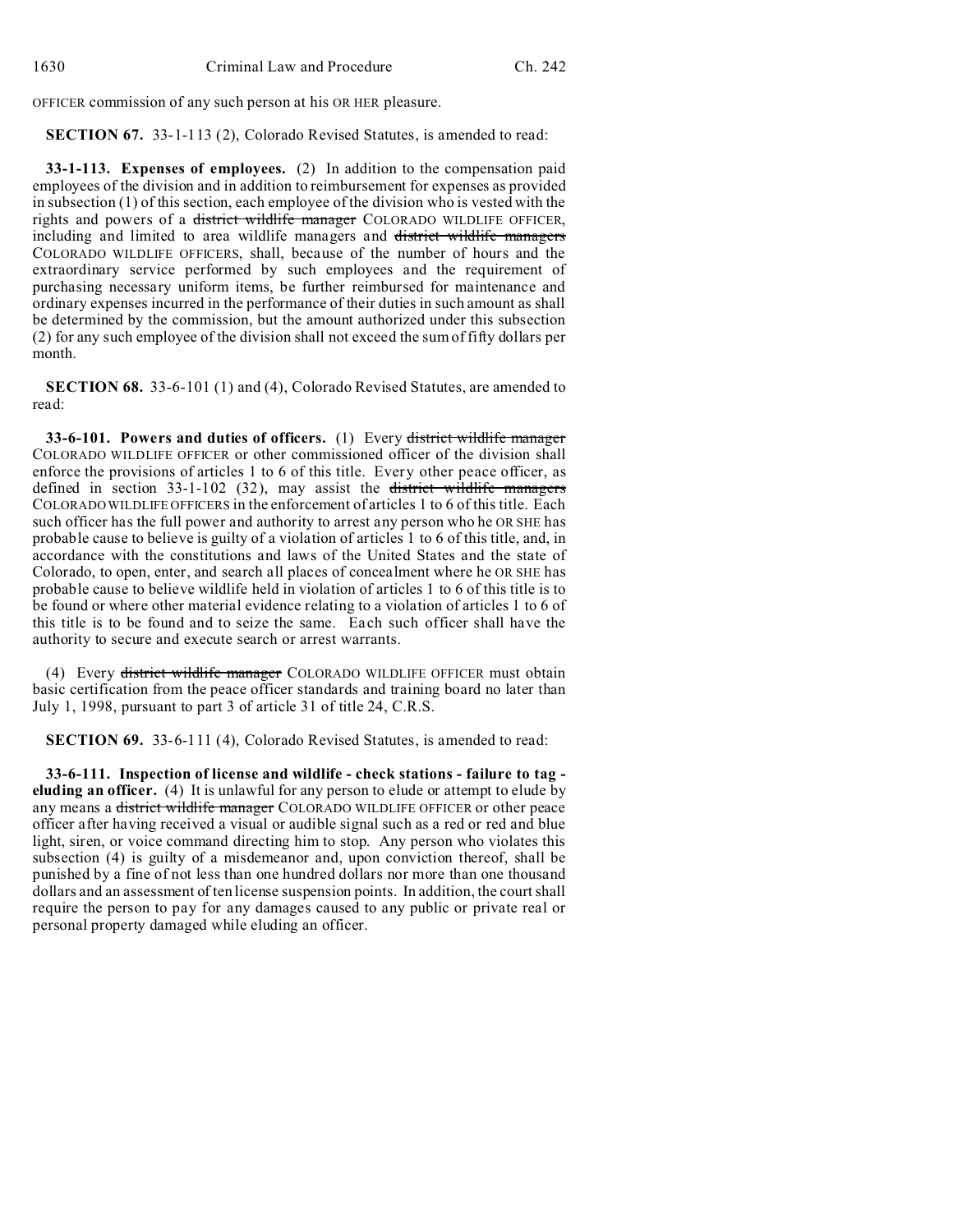**SECTION 70.** 33-6-128 (3), Colorado Revised Statutes, is amended to read:

**33-6-128. Damage or destruction of dens or nests - harassment of wildlife.** (3) A district wildlife manager COLORADO WILDLIFE OFFICER or other peace officer may capture or kill any dog he OR SHE determines to be harassing wildlife. The provisions of this subsection (3) shall not apply to dogs that are under the direct personal control of a person.

**SECTION 71.** 33-14.5-106 (2) (b) (II), Colorado Revised Statutes, is amended to read:

**33-14.5-106. Off-highway vehicle recreation fund - creation - use of moneys.** (2) All moneys collected for fines imposed pursuant to the provisions of this article shall be distributed as follows:

(b) One-half of such amount collected shall be distributed as follows:

(II) If the citing officer is a district wildlife manager COLORADO WILDLIFE OFFICER or special district wildlife manager OFFICER, such amount shall be transferred to the state treasurer and credited to the wildlife cash fund; or

**SECTION 72.** 33-15-103 (1) (b) (II) (B), Colorado Revised Statutes, is amended to read:

**33-15-103. Disposition of fines - notice of court decisions.** (1) (b) All moneys collected for fines imposed pursuant to the provisions of article 14.5 of this title shall be distributed as follows:

(II) One-half of such amount collected shall be distributed as follows:

(B) If the citing officer is a district wildlife manager COLORADO WILDLIFE OFFICER or special district wildlife manager OFFICER, such amount shall be transferred to the state treasurer and credited to the wildlife cash fund; or

**SECTION 73.** 23-30-403 (2), Colorado Revised Statutes, is amended to read:

**23-30-403. Proof of ownership required - when.** (2) Any person who transports or possesses any forest product intended for resale shall, upon request of any sheriff, undersheriff, deputy sheriff, police officer, TOWN marshal, Colorado state patrol officer, parks and recreation officer, COLORADO WILDLIFE OFFICER, or an agent of the Colorado bureau of investigation, exhibit valid proof of ownership.

**SECTION 74.** 12-48.5-108 (1) (d), Colorado Revised Statutes, is amended to read:

**12-48.5-108. Persons prohibited as licensees.** (1) No license provided by this article shall be issued to or held by:

(d) Any sheriff, deputy sheriff, police officer, or prosecuting officer A PEACE OFFICER or any of the local licensing authority's inspectors or employees;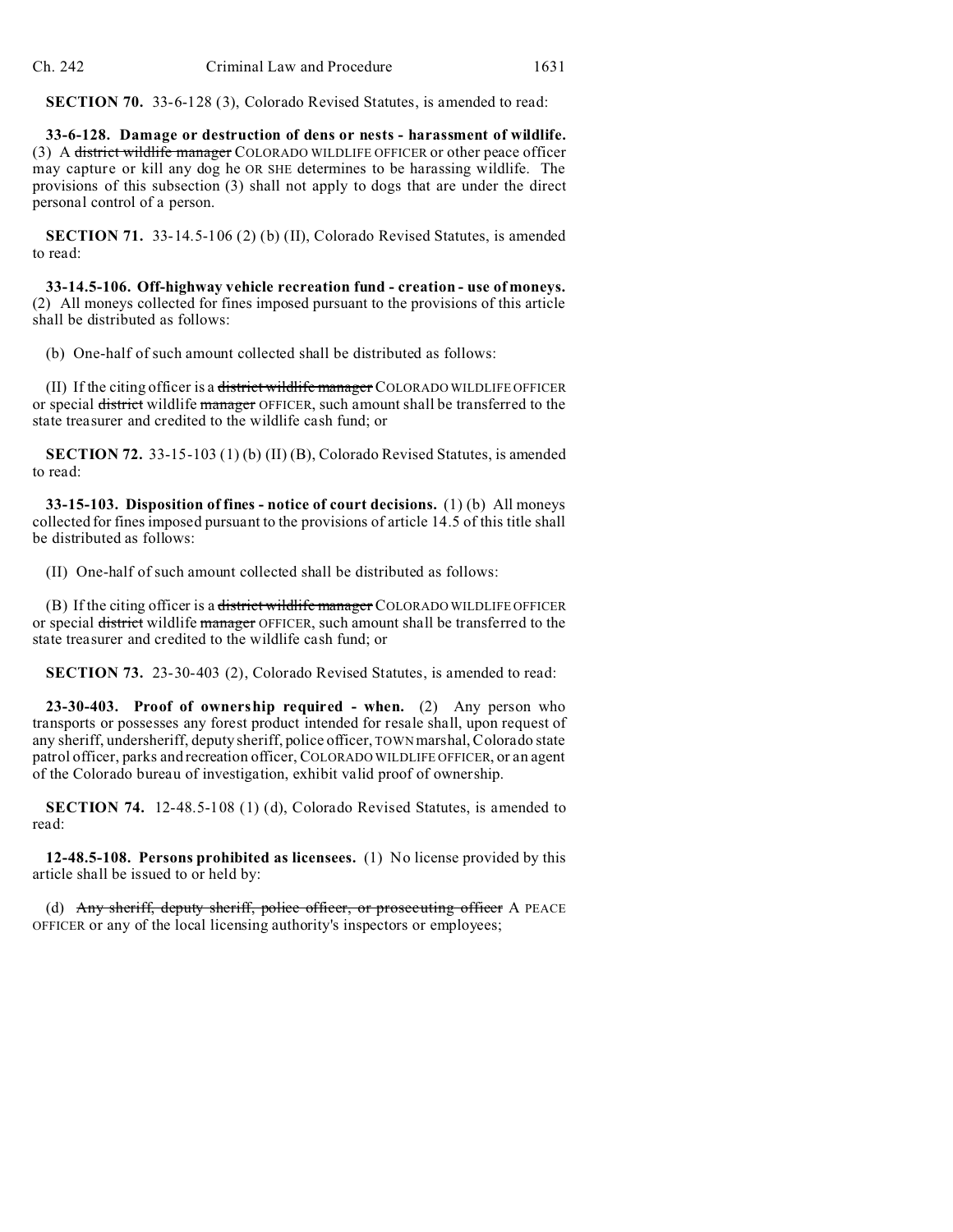**SECTION 75.** 12-47-307 (2), Colorado Revised Statutes, is amended to read:

**12-47-307. Persons prohibited as licensees.** (2) No license provided by this article shall be issued to or held by any sheriff, deputy sheriff, police officer, or prosecuting officer PEACE OFFICER, or the state licensing authority, or any of its inspectors or employees.

**SECTION 76.** 12-25.5-109 (1) (d), Colorado Revised Statutes, is amended to read:

**12-25.5-109. Persons prohibited as licensees.** (1) No license provided by this article shall be issued to or held by:

(d) Any sheriff, deputy sheriff, police officer, or prosecuting officer A PEACE OFFICER or any of the local licensing authority's inspectors or employees;

**SECTION 77.** 18-5-205 (7), Colorado Revised Statutes, is amended to read:

**18-5-205. Fraud by check - definitions - penalties.** (7) A bank, a savings and loan association, an industrial bank, or a credit union shall not be civilly or criminally liable for releasing information relating to the drawer's account to a sheriff, deputy sheriff, undersheriff, police officer, AGENT OF THE COLORADO BUREAU OF INVESTIGATION, DIVISION OF GAMING INVESTIGATOR, DIVISION OF LOTTERY INVESTIGATOR, PARKS AND OUTDOOR RECREATION OFFICER, COLORADO WILDLIFE OFFICER, district attorney, assistant district attorney, deputy district attorney, or authorized investigator for a district attorney or the attorney general investigating or prosecuting a charge under this section.

**SECTION 78.** 18-5-512 (5), Colorado Revised Statutes, is amended to read:

**18-5-512. Issuance of bad check.** (5) A bank shall not be civilly or criminally liable for releasing information relating to the issuer's account to a sheriff, deputy sheriff, undersheriff, police officer, AGENT OF THE COLORADO BUREAU OF INVESTIGATION, DIVISION OF GAMING INVESTIGATOR, DIVISION OF LOTTERY INVESTIGATOR, PARKS AND OUTDOOR RECREATION OFFICER, COLORADO WILDLIFE OFFICER, district attorney, assistant district attorney, deputy district attorney, or authorized investigator for a district attorney investigating or prosecuting a charge under this section.

**SECTION 79.** 19-1-113 (2) and (5) (a), Colorado Revised Statutes, are amended to read:

**19-1-113. Emergency protection orders.** (2) Any person who has the responsibility of supervising a child placed out of the home by court order may seek an emergency protection order, through a sheriff, deputy sheriff, or police officer P.O.S.T.-CERTIFIED PEACE OFFICER, when such person asserts reasonable grounds to believe that the child is in immediate and present danger based on an allegation that the child is absent without permission from the court-ordered placement.

(5) (a) An emergency protection order may be issued only if the issuing judge or magistrate finds that an imminent danger exists to the welfare of a child based on an